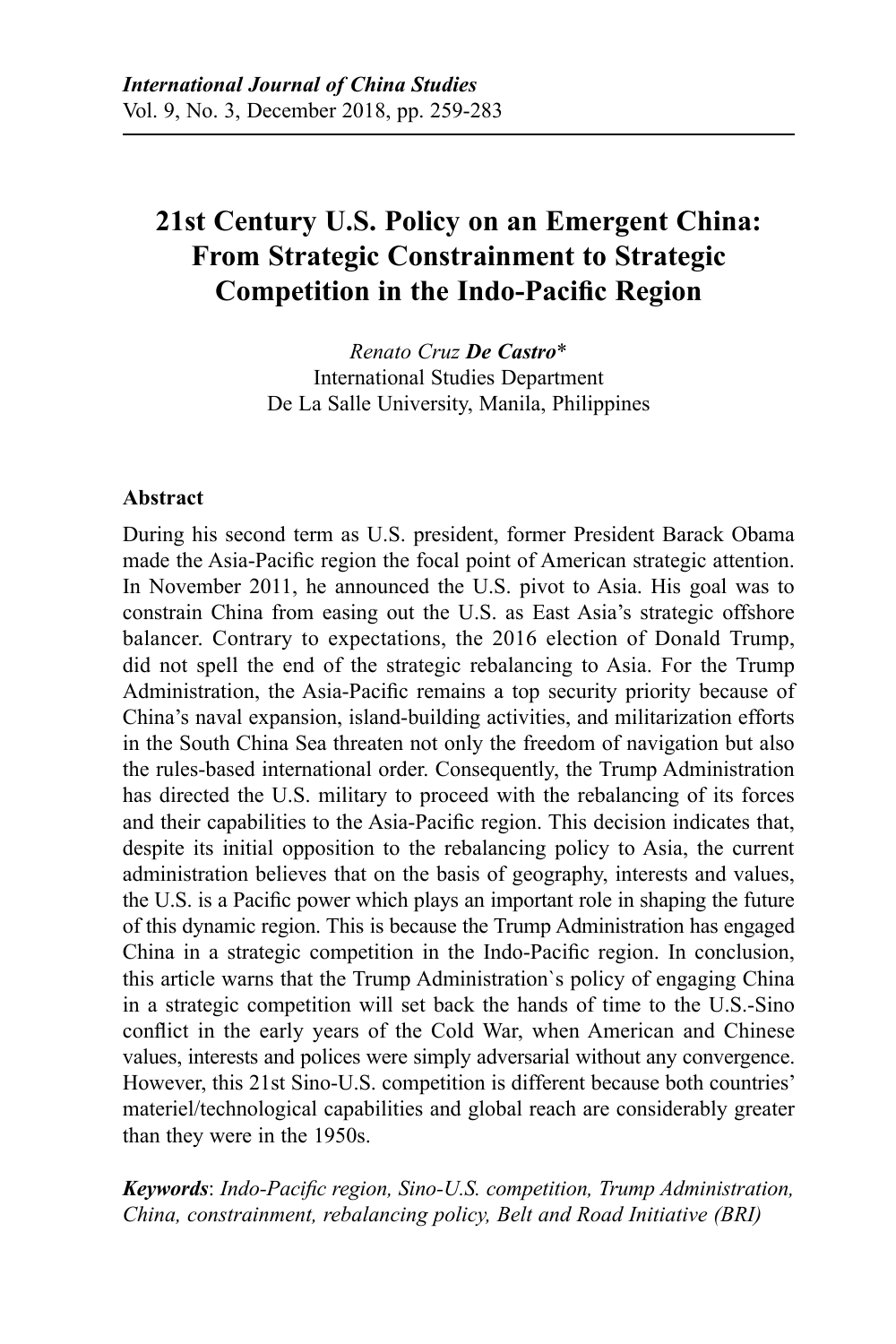#### **1. Introduction**

On November 11, 2016, speaking before the Australian Parliament in Canberra, apropos American presence in Asia, then President Barack Obama said: "Reduction in U.S. spending will not – I repeat, will not – come at the expense of the Asia-Pacific. We will preserve our unique ability to project power and preserve peace (in East Asia).<sup>1</sup> He affirmed that maintaining U.S. forward-deployed forces in the Asia-Pacific remained his top priority despite cuts in U.S. defence spending. Thus, former President Obama made the Asia-Pacific region the focal point of U.S. strategic and diplomatic attention during his second four-year term. He built up American forward-deployed forces in the Western Pacific, strengthened his country's bilateral alliances, forged new security partnerships with a number of East Asian states, and boosted U.S. participation in regional organizations. His overarching goal was to constrain China from easing out the U.S. as East Asia's strategic offshore balancer.

The 2016 election of Donald Trump, however, did not spell the end of the strategic rebalancing to Asia at all. The Asia-Pacific remains a top security priority for the U.S. for two reasons: First, North Korea's nuclear weapons program poses a clear and present danger to the U.S. and its Northeast Asian allies. And more significantly, China's naval build-up and islandbuilding activities and militarization of the South China Sea threaten not only the freedom of navigation but also the rules-based international order. Consequently, the Trump Administration has directed the U.S. military to proceed with the rebalancing of its forces and their capabilities to the Asia-Pacific region. These developments indicate that despite its initial opposition to the Obama Administration's rebalancing policy to Asia, the current administration realizes that on the basis of geography, interests and values, the U.S. is a Pacific power which plays an important role in shaping the future of this dynamic region.

The Trump Administration's foreign policy on the Indo-Pacific region reflects both continuity as well as discontinuity with the Obama Administration's rebalancing strategy. On the one hand, the Trump Administration's policy towards Asia reflects continuity as high-ranking administration officials visited the region and with President Trump receiving the leaders of Malaysia, Singapore, Thailand and Vietnam at the White House. These were carefully calibrated policies taken by the current administration to send a reassuring signal that U.S. engagement with the region would be built upon the foundation laid down by the Obama Administration.2 This stance stems from an appreciation and understanding of the U.S. role and function to strengthen American alliances, partnerships, and regional institutions that are committed to a rules-based international order as the foundation of peace and stability in East Asia.3 It is also based on the realization that China continues to challenge American leadership in the Indo-Pacific.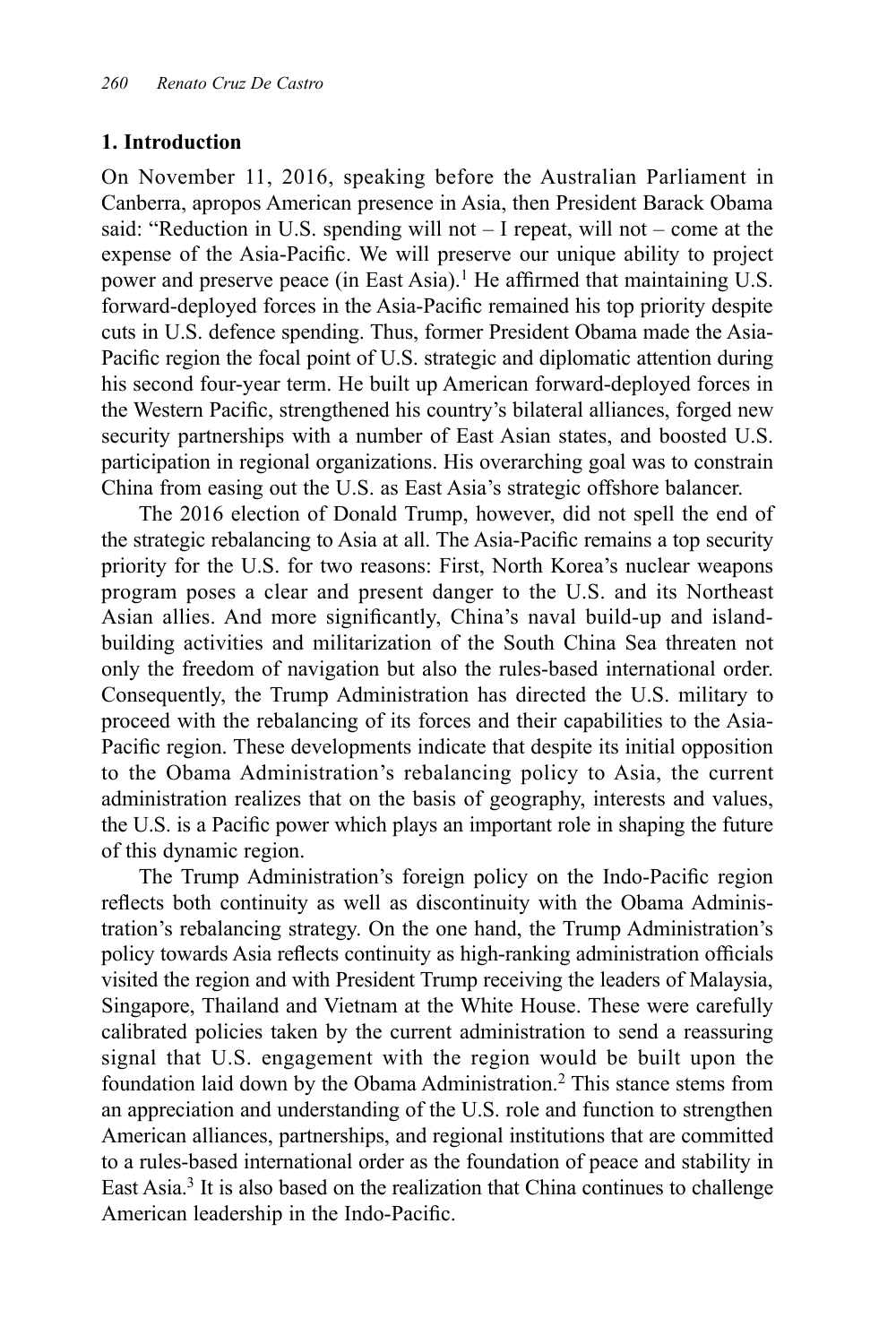On the other hand, the Trump Administration foreign policy also reflects discontinuity as it characterized China as a threat to U.S. interests and is aimed to engage this emergent power in a strategic competition. The new *U.S. National Security Strategy* labelled China and Russia as revisionist powers and rivals of the U.S. that are seeking to erode U.S. security and prosperity.4 It accused China of expanding its power at the expanse of the sovereignty of others and spreading its authoritarian system around the world. Accordingly, in the Indo-Pacific region, the document asserts that China aims to displace the U.S. as the dominant power.5 By labelling it as a strategic competitor, the Trump Administration has discounted any possibility that China will evolve as a "responsible stakeholder" or a "normal great power." Alarmed by its broadening and deepening economic, diplomatic and strategic efforts aimed to ease the U.S. out of the Indo-Pacific region, the Trump Administration is pushing back against China fully aware that the U.S. still possesses substantial military and economic capabilities that are far greater than this emergent and assertive power.

This article explores the changes in the Trump Administration's foreign policy in the light of the commonsensical view that it is simply continuing the Obama Administration's strategic rebalancing to East Asia. It raises this main question: Is the Trump Administration pursuing a policy of continuity or discontinuity of its predecessor's strategic rebalancing to the region? It also addresses these corollary questions: A) what is the strategic rebalancing policy to Asia all about? B) What are its components? C) How did the Obama Administration implement this policy? D) How does the Trump Administration view this policy? E) is there any change or modification in the Trump Administration's foreign policy on the China on particular, and on the Indo-Pacific region in general? and F) what will be the implication of this change in U.S. foreign policy on the Indo-Pacific region?

#### **2. From a Responsible Stakeholder to a Strategic Competitor**

Contemporary realist literature portrays an anarchic world where *status quo*  states have two choices in responding to an emergent and revisionist power like China. Accordingly, some states balance the emergent and revisionist power to preserve their security, while others jump on the bandwagon to secure economic gains or otherwise expand their influence.<sup>6</sup> In his 1987 classic work, *The Origin of Alliances*, Stephen Walt observed that when confronted by a major external security challenge, a state may either balance by allying itself with other states against the potential threat or get on the bandwagon by aligning itself with the emergent power.<sup>7</sup>

However, there is a third approach – constrainment. The late Canadian scholar Gerald Segal explored the application of constrainment on a potentially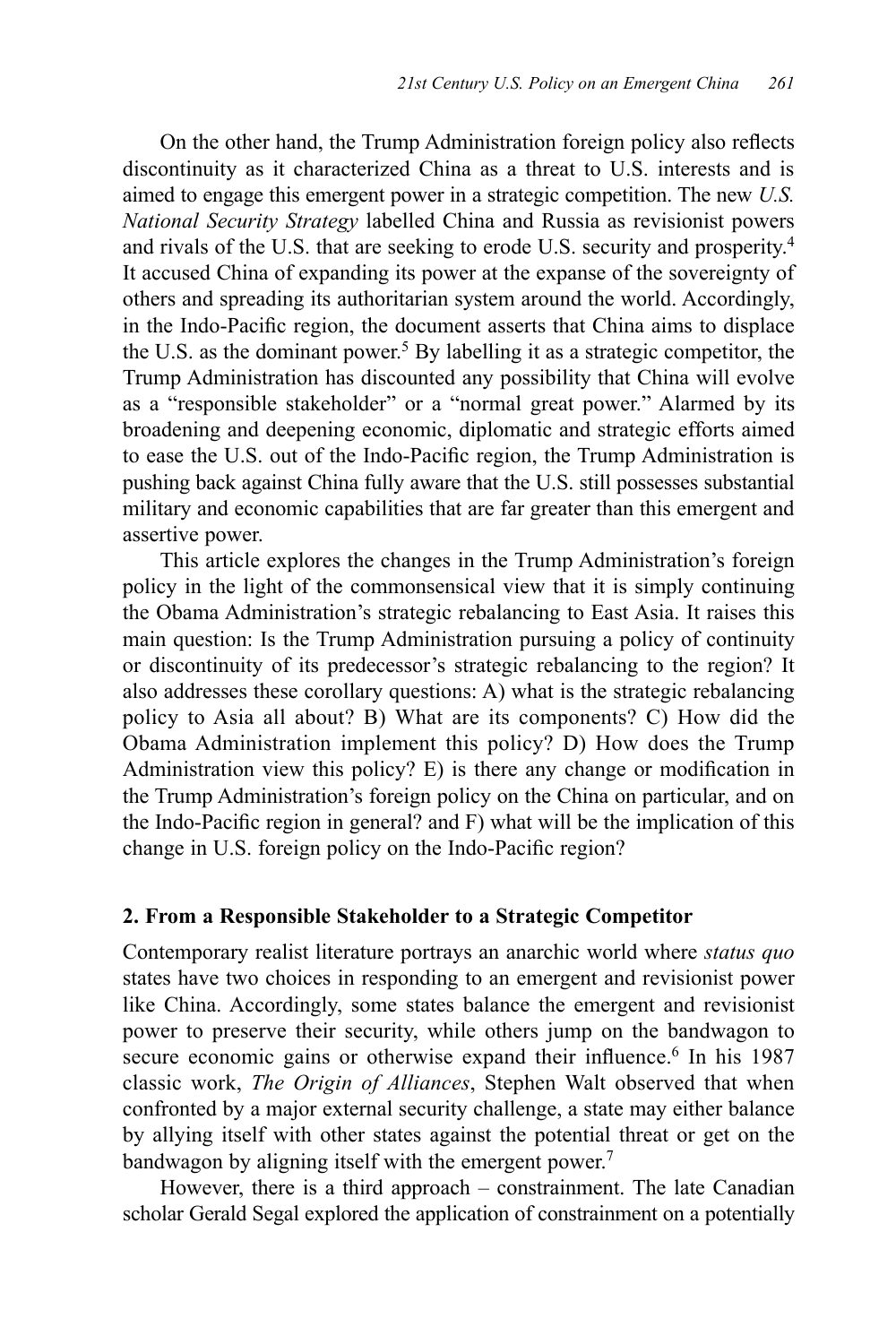revisionist China in his 1996 article, "East Asia and the 'Constrainment' of China".8 He argued that containment (a form of balancing) and engagement (a form of bandwagoning) are artifacts of the Cold War and could not resolve the problems attendant to an emergent China. In other words, both strategies have become anachronistic in the post-Cold War era. Alternatively, he called for a balanced policy of engagement with a modified form of containment which he called "constrainment." This term is concretely demonstrated in the collective action of states that coalesce to pressure China to moderate its stance on certain issues.<sup>9</sup> Segal recognized the advantages of deepening the economic, social and political relations with China. Nevertheless, he cautioned western countries and ASEAN member states that such engagements would be optimized only if China could be prevented from using force to realize its irredentist claims and to tilt the balance of power in East Asia in its favour.10

There is a need to engage an emergent power like China, yet the international community must not hesitate to constrain it when necessary. Segal warned about the tendency of some states to indulge or pander to China's whims so as not to offend the sensibilities of the Chinese people especially in what is perceived as an attempt to contain China.<sup>11</sup> He also noted that China fears a concert of countervailing forces. Thus, it has softened or modified its position on contentious issues in the ASEAN Regional Forum, and has even signed the Non-Nuclear Proliferation Treaty (NPT), and the Comprehensive Ban Treaty (CBT). Constrainment need not be a confrontational or a balancing policy against China. Rather, it must aim to integrate China into the international system.12

During the Cold War, the U.S. adopted on a grand strategy of containment by applying economic, military and diplomatic means to contain communism in countries where it ruled and to prevent its spread to other parts of the world. Today, containment is no longer adequate to deal with a generally pragmatic (not ideological), diplomatically astute, economically powerful, but unstable and minimal *status quo* power like China. Rebalancing, nonetheless, is not containment as it does not treat China as a Cold War-style opponent but rather as a potential adversary. The China challenge must be approached from a position of strength and given clear red lines relative to any potential trouble spot, from the Korean Peninsula to the Taiwan Straits, and the South China Sea<sup>13</sup>

As an American grand strategy in the second decade of the 21st century, the rebalancing policy aims to constrain China's pervasive influence and power in East Asia. The Obama administration's strategic pivot to Asia expands rather than transforms U.S. defence policy in Asia since 1945 – which is the maintenance of forward-deployed forces to guarantee America's involvement in significant regional developments.<sup>14</sup> In March 2012, a U.S. Congressional Research Service Report indicated that the "the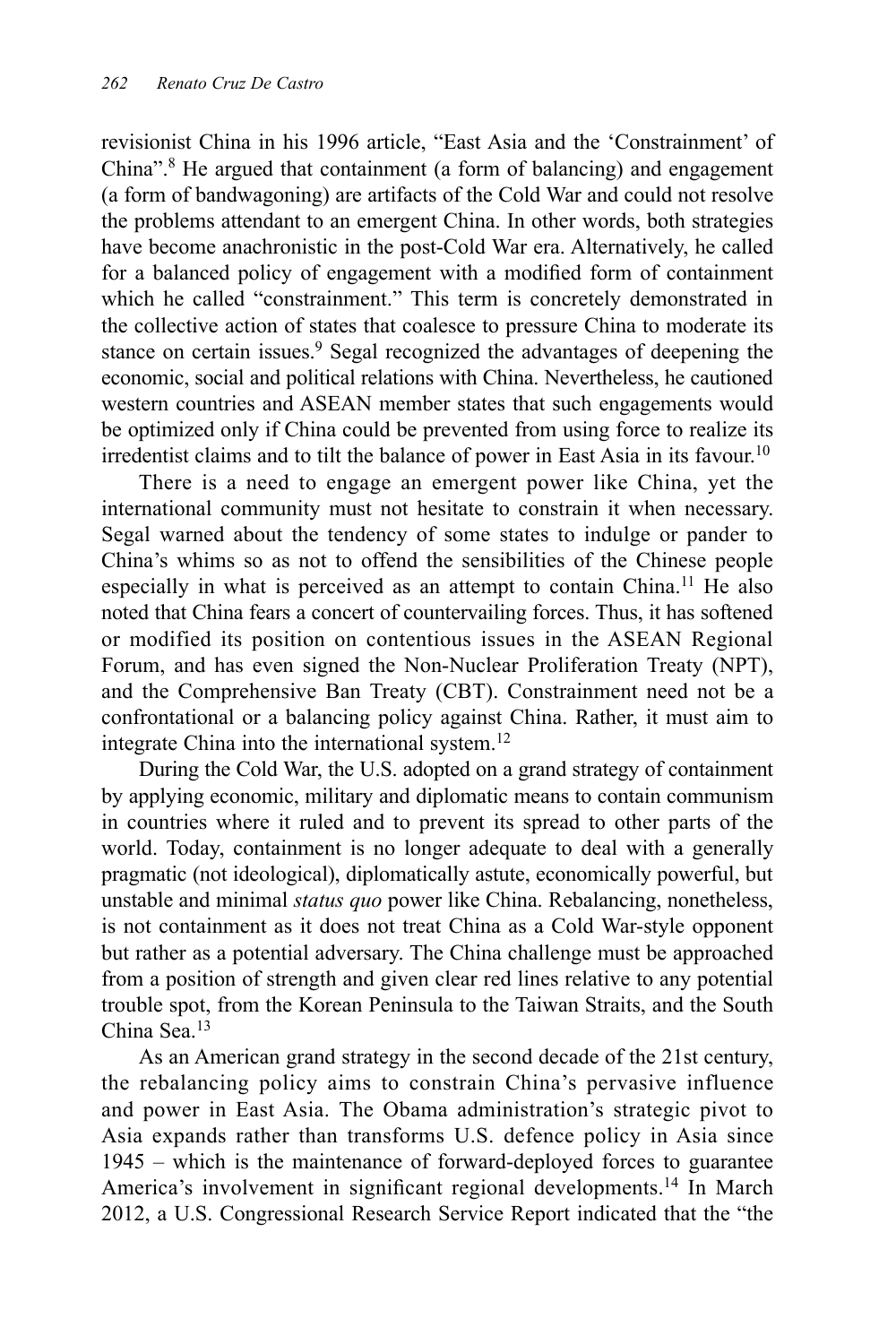Administration's increased emphasis on the Asia-Pacific region appears to be more of a change in means than a change in policy goals … underlying much of the Obama policy is the long-standing challenge of managing tension in Sino-U.S. relations while seeking to deepen China's integration into the international community."15

The rebalancing strategy is concerned with the constrainment of China. It involves a group of states defending their collective interests and threatened by China, which has become increasingly powerful and assertive. Currently, this diplomatic strategy is backed up by American military power to make it effective given China's success in preventing the coalition of states that have staked their respective claims in the South China Sea. In concrete terms, the rebalancing necessitates building-up the capacity of the U.S., and its allies to constrain China from using its naval prowess and diplomatic clout to alter the existing distribution of power and influence globally, especially in the Asia-Pacific region.<sup>16</sup> A key element is the formation of a major coalition of states to counter China's unrestrained and aggressive moves in the region.<sup>17</sup>

The strategic rebalancing policy addresses two broad problems generated by China's emergence as a major power in East Asia:18 namely: 1) how to deter Chinese destabilizing efforts in East Asia; and 2) how to encourage China to contribute to multilateral global governance particularly in preventing nuclear proliferation, climate change and international financial instability. A 2013 study of the strategic rebalancing to Asia noted: "…U.S. policy would focus on strengthening security relations with key allies and others while treating Beijing as an occasional collaborator in addressing regional and global problems, especially in the economic sphere."19

The Trump Administration, however, has altered the Obama Administration`s constrainment policy on China by treating it a strategic competitor rather than a responsible stakeholder. During the Obama Administration, the strategic rebalancing policy was implemented as a multifaceted strategy that incorporated elements that were aimed to prevent China from altering the *status quo* (constrainment or stick strategy), but at the same time to foster diplomatic and economic interactions (engagement or carrot policy) with China in order to avoid a major strategic rivalry with this emergent power.<sup>20</sup> It was also aimed to maintain the balance of power by assuring allies of American strategic presence in the region through the general improvement of U.S. power projection capabilities in the Western Pacific. The rebalancing policy accepted the possibility of American leadership in the Asia-Pacific region that will be maintained by a multi-dimensional, less confrontational and above all, more balanced multinational power sharing with responsible stakeholders like Japan, India and China.<sup>21</sup>

The Trump Administration, however, has discarded this concept of power-sharing with China. This is because it saw China`s expanding com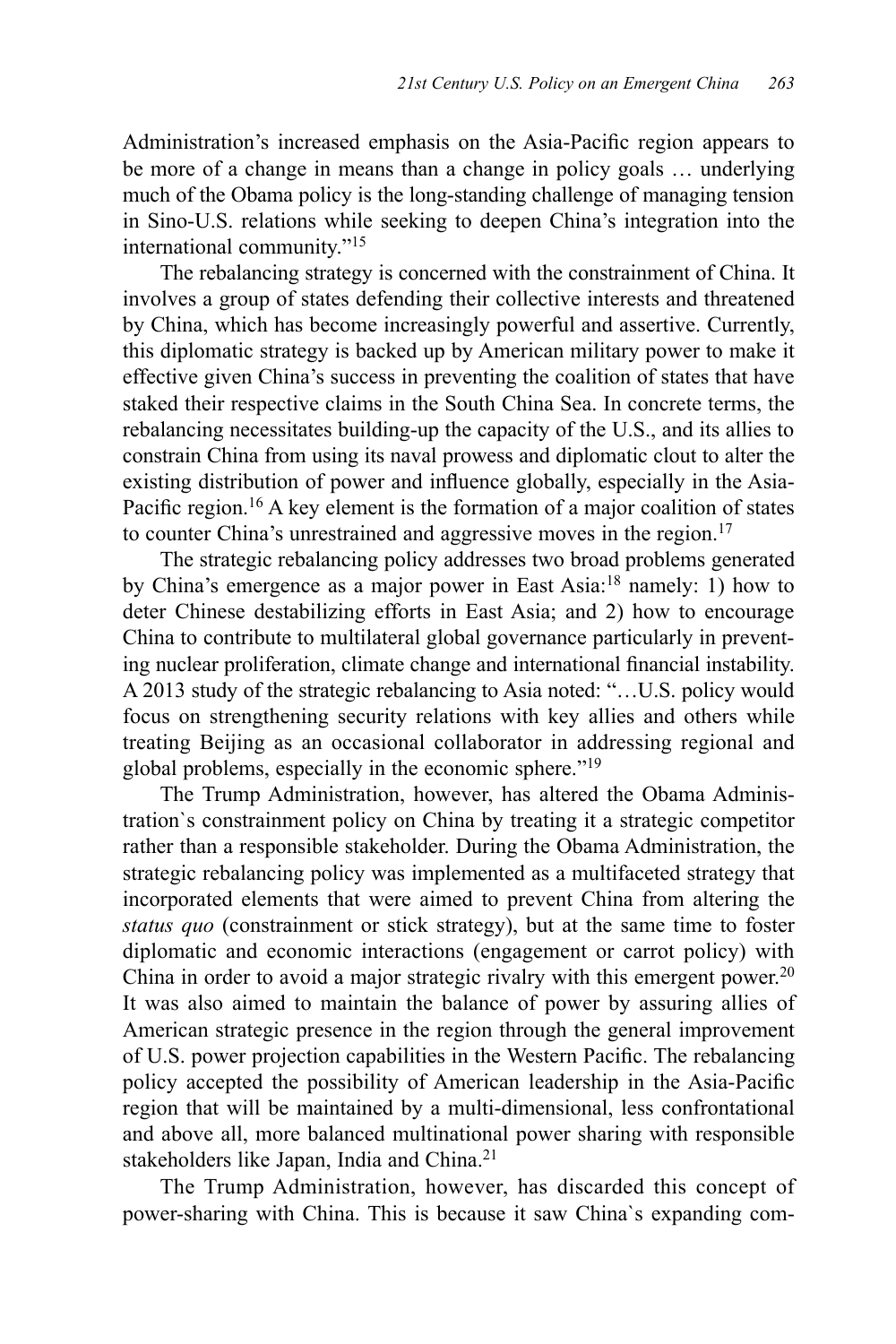prehensive capabilities in terms of: a) undermining America's role as the off-shore strategic balancer in the Asia-Pacific region; b) exacerbating old territorial disputes, and contested historical issues; and c) flaunting to Washington that unchallenged U.S. military dominance in the region is about to end because of China's emergence as a great power in East Asia. For the Trump Administration, maintaining American primacy in the Indo-Pacific region requires doing away with any delusion of integrating China into the liberal world order. This is because it sees China's actions and goals as the major destabilizing element in the Indo-Pacific region. This leaves the U.S. no choice but to compete, deter and win in this competitive environment.<sup>22</sup>

The Trump Administration replaced its predecessor's carrot and stick approach with an outright balancing strategy that involves: a) challenging China's assertive behaviour as an emergent power in the Indo-Pacific region; b) maintaining the regional balance of power that tilts towards the U.S.; c) supporting countries that have competing territorial claims with Beijing as a means of confronting the geostrategic challenge poised by a more assertive and powerful China; and d) preparing a strategic response to defeat China's growing anti-access and area-denial (A2/A2) capabilities. Consequently, it has put the U.S. in a head-long and protracted comprehensive competition for power and influence with China in the Indo-Pacific region.<sup>23</sup>

America's strategy is to manoeuver this competitor into an unfavourable position, frustrate its efforts, preclude its options while expanding the U.S.', and forcing it to confront the possibility of military conflict under adverse conditions.24 The Trump Administration's policy of engaging China in a strategic competition will set back the hands of time to the U.S.-Sino conflict in the early years of the Cold War, when American and Chinese values, interests and policies were simply adversarial without any convergence. However, this 21st Sino-U.S. competition is different because both countries' materiel/technological capabilities and global reach are considerably greater than they were in the 1950s.

#### **3. From Strategic Pivot to Rebalancing**

The U.S. pivot to Asia was announced at the time when China loomed large because of its naval build-up and aggressiveness in the South China Sea. Since 2010, the South China Sea has become a strategic bone of contention between the U.S. and China. The stretch of maritime territory from the Yellow Sea through the East China Sea, and down to the Strait of Taiwan towards the South China Sea is part of the first-island-chain that forms the front line of China's naval defences. By dominating these waters, China expands its security perimeter and reinforces its influence over these crucial sea lines of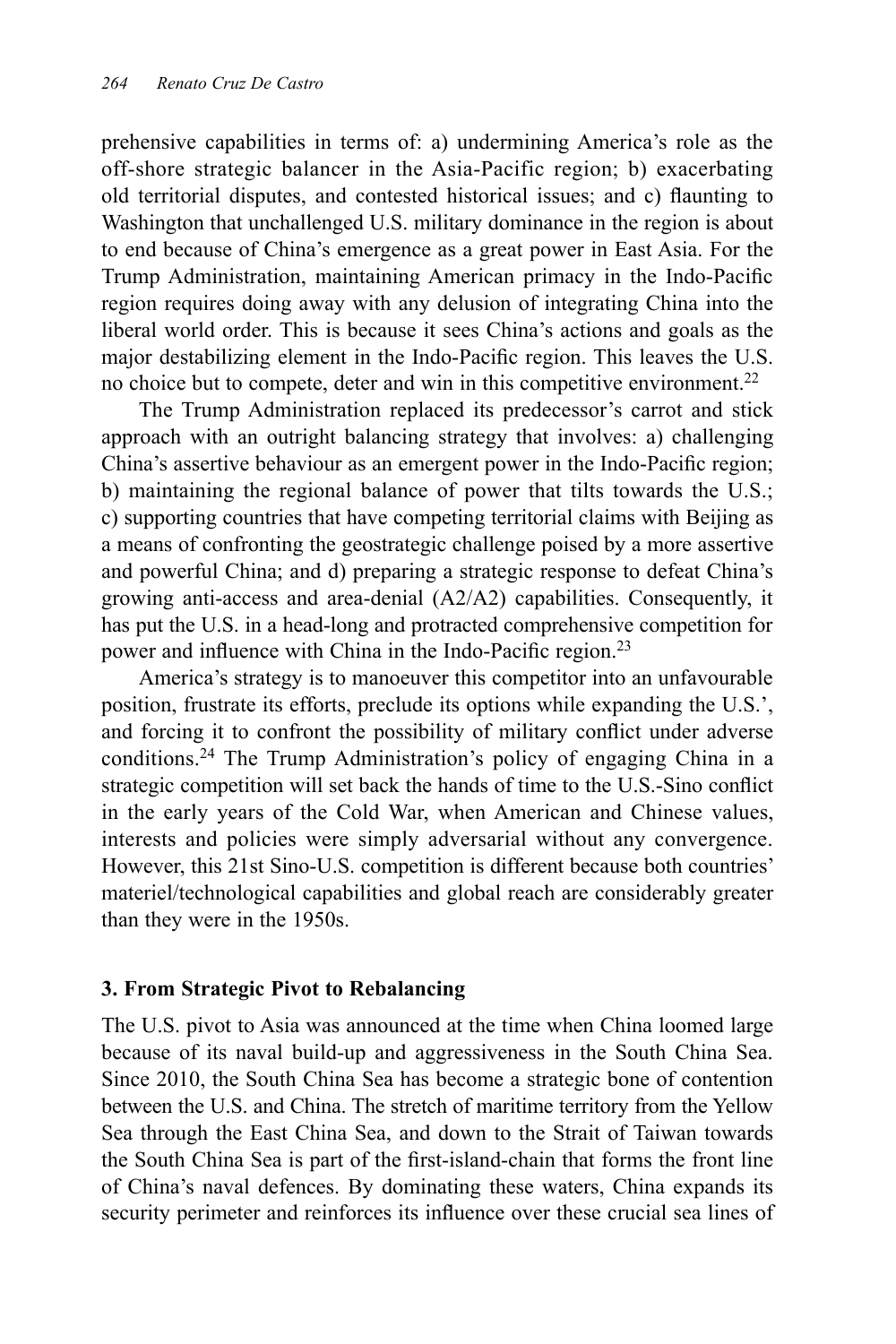communication (SLOC) linking the Indian and the Pacific Oceans. China's objective is to project its naval power into the far seas or the maritime areas adjacent to the outer rims of the first-island-chain that includes Japan, Ryuku Islands, Taiwan and the Philippines and extends to the cold waters of the north Pacific.

The projection of Chinese naval power in these maritime areas will enable the People's Liberation Army's Navy (PLAN) to respond rapidly to diverse threats originating from the far seas. The PLAN can also protect China's economic interests in transiting through the far seas, and to dissuade potential adversaries operating in the far seas from intervening in contingencies involving the country.25 Moreover, China's extensive economic links with its neighbours, which are militarily weak vis-à-vis the People Liberation Army (PLA), and its participation in several regional forums make an outright balancing or containment policy an expensive and difficult U.S. grand strategy for the region.<sup>26</sup>

The bottom line of the strategic rebalancing was articulated by former President Obama during the 2016 ASEAN summit in Laos: "Our position is stronger and sends a clear message that as a Pacific nation we're here to stay."27 Accordingly, this pronouncement was predicated on three important features of the policy: a) strengthened American military posture as the fundamental component to reassure allies and to boost U.S. deterrent capability against China in a volatile regional security environment; b) vigorous U.S. participation in East Asian regional organizations such as the ASEAN, ASEAN Regional Forum, East Asian Summit, etc.; and c) ensured U.S. economic leadership in East Asia through the Trans-Pacific Partnership (TPP) that was first initiated by the Bush Administration in 2008.

#### *3.1. Strengthened American Military Posture in East Asia*

The strategic rebalancing policy came not long after the second worst economic recession in American history (the first was the Great Depression of the 1930s) which began in 2008, and the proposed one trillion dollar reduction in U.S. defense spending over the next ten years. On the one hand, these developments created the perception that the U.S. was a declining power. China, on the other hand, weathered the global financial meltdown better than the U.S. did. Consequently, China became assertive in its international interactions, and invested in new military hardware to counter the U.S. forward-deployed forces in East Asia. The Obama Administration knew fully well that American military posture in the region is crucial to the U.S. as an offshore strategic balancer. The U.S., to boot, must show to its allies its preponderance as a Pacific power. Hence, the Pentagon was tasked to operationalize the military component of the rebalancing strategy to make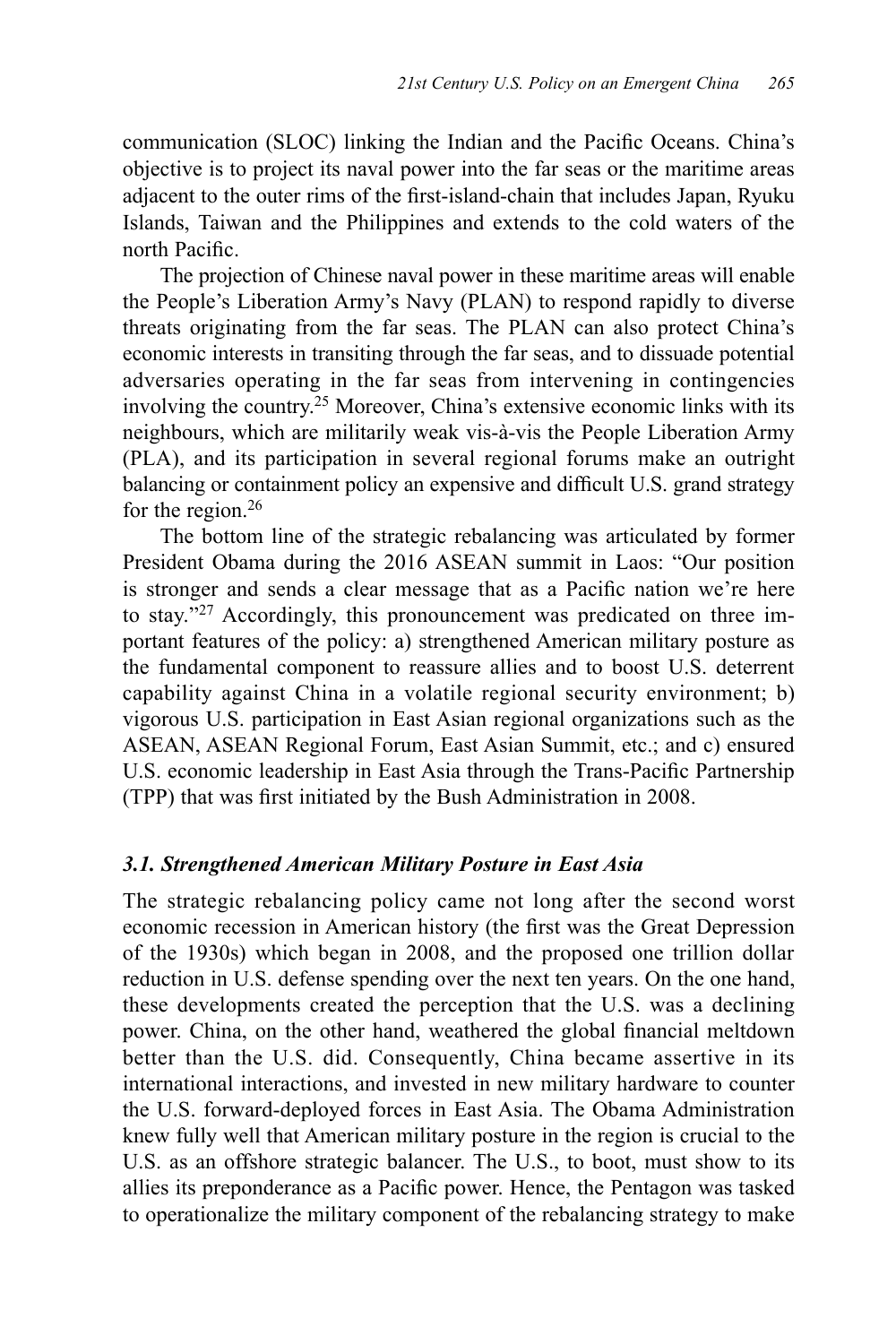sure that the U.S. remains the primary guarantor of regional security for decades to come.28

Basically, the strategic rebalance required reinforcing the Seventh Fleet to expand American strategic footprint from Northeast Asia to Southeast Asia and to build up the capacities of the small states around China to protect their territorial rights. The first component involved shifting 60% of the U.S. Navy's ships to the Asia-Pacific, primarily its six aircraft carriers, cruisers, destroyers and submarines. As part of this effort, the Pentagon replaced the *U.S.S. George Washington* with the newer *U.S.S. Ronald Reagan*. It will also position its most modern air-operations-oriented amphibious assault ship, the *U.S.S. America* to the region by 2020 – deploy two additional Aegis-capable destroyers to Japan; and home-port all three of its newest class of stealth destroyers, the DDG-1000, with the Pacific Fleet.<sup>29</sup> The Pentagon also plans to station the latest F-35 aircraft and two additional Virginia-class attack submarines in the Pacific.<sup>30</sup> Likewise, it will utilize the F-22, P-8A Poseidon maritime reconnaissance planes, V-22 Ospreys, B-2 bombers, advanced undersea drones, the new B-21 long-range strike bomber, and state-of-the-art tools for cyberspace, electronic warfare and space.<sup>31</sup>

Interestingly, the Pentagon has allowed the U.S. Third Fleet greater latitude to operate west of the International Date Line. This enables the San Diego-based Third Fleet to send more ships to East Asia which is outside its normal theatre of operations and to sail alongside the Japan-based Seventh Fleet.<sup>32</sup> In April 2016, the Third Fleet deployed three Arleigh Burke-class destroyers to operate in the West Pacific as a surface-action group under the Third Fleet Forward Initiative.<sup>33</sup> In the future, more Third Fleet ships will be deployed in East Asia to conduct various maritime operations.<sup>34</sup> This massive deployment of air and naval assets in the West Pacific will allow the U.S. forces to "offset advanced A2/AD weapon systems proliferating in maritime Asia."35 It will also ensure U.S. military primacy in the Western Pacific by reducing the effectiveness of the PLAN's A2/AD. This thrust clearly pursues the deterrent/defensive role of U.S. forward-deployed forces in East Asia since the beginning of the 20th century – to prevent the rise of a hegemon that could constrain America's political, economic, and security interest in the Pacific.<sup>36</sup>

The Pentagon has restructured the deployment of U.S. forwarddeployed forces from Northeast Asia to Southeast Asia to make them more geographically distributed, operationally resilient and politically sustainable. In this connection, the U.S. Navy has deployed its littoral combat ships (LCS) in Singapore and has negotiated with seven Southeast Asian countries for port calls.37 The Pentagon will likewise deploy the Mobile Landing Platform (MLP) in Southeast Asia for the Seventh Fleet to carry out counter-piracy operations and disaster relief missions. The U.S. has also boosted its bilateral alliances with the Philippines and Australia. The U.S. signed the Enhanced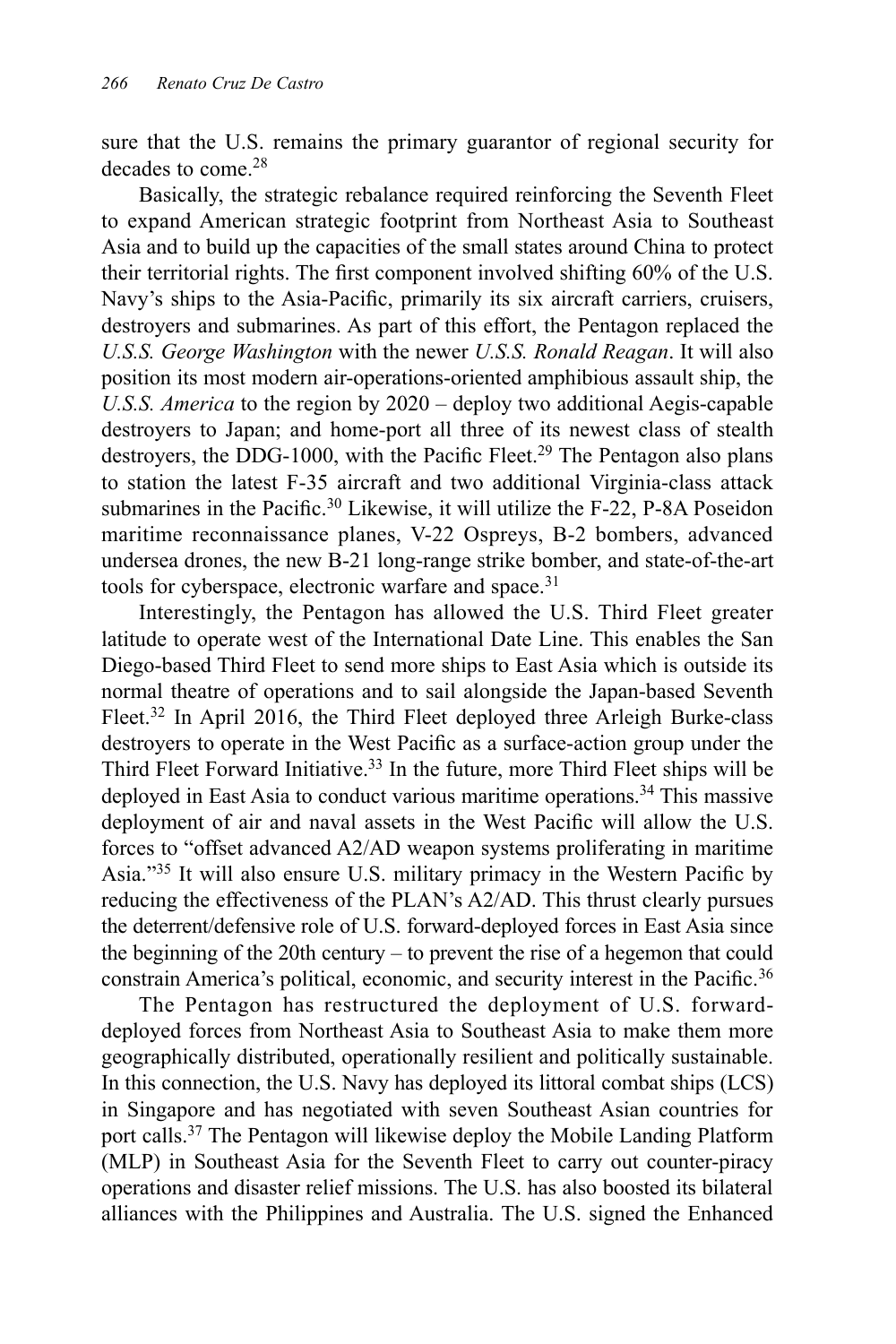Defense Cooperation Agreement (EDCA) with the Philippines and the Force Posture Agreement (FPA) with Australia. These agreements have the express goal of rotating naval ships and marines in Southeast Asia for expanded training with security partners.

The rebalancing strategy necessitated fortifying the defence capabilities of American allies to turn them into the bedrocks of the region's stability and security. To make its bilateral alliances relevant, the U.S. took three major steps:38 First, it assured its allies of continued U.S. strategic commitment to East Asia by maintaining a significant force presence in the region, and actually increasing its military capacity by 2020. Second, it encouraged allies to collaborate more systematically and effectively beyond the traditional bilateral alliance network. Third, it urged its allies to engage in security partnerships and military capacity-building measures beyond the U.S. orbit of formal regional alliances but in ways meriting American support.

## *3.2. Vigorous U.S. Participation in East Asian Regional Organizations*

Another important feature of the rebalancing strategy is the active American participation in Asian regional organizations specifically in the ASEAN. The ASEAN-constituted organizations such as the ASEAN Regional Forum (ARF), the ASEAN Defence Ministers' Meeting, and the East Asian Summit (EAS) are the key players in the rebalancing strategy. Time and again, the U.S. emphasizes that it has a "strategic stake" in the peaceful resolution of the South China Sea dispute, as well as in the freedom of navigation, unimpeded legal commerce, and regional peace and stability, non-proliferation of weapons of mass destruction (WMD), and maritime security. Although not a claimant state in the maritime dispute, the U.S. supports the ASEAN's position that the territorial row be resolved peacefully through the United Nations Convention on the Law of the Sea (UNCLOS) and the 1976 ASEAN Treaty of Amity and Cooperation. This is clearly aimed at China which is developing its A2/AD capabilities to prevent U.S. forces from entering its operational territory and limit the Seventh Fleet's freedom of action in the disputed waters.

In November 2012, then President Obama visited three continental ASEAN countries, namely Cambodia, Myanmar and Thailand. Consequently, high-ranking U.S. officials urged their ASEAN partners to formulate a formal code of conduct in the South China Sea to resolve the maritime disputes.<sup>39</sup> The following year, the rebalancing strategy suffered a setback when the former president cancelled his long-planned visit to Brunei for the ASEAN related meetings (ASEAN-US Summit and the East Asian Summit) and to Indonesia for the APEC Economic Leaders Meeting. Then U.S. Secretary of State John Kerry reassured the ASEAN leaders that the president's absence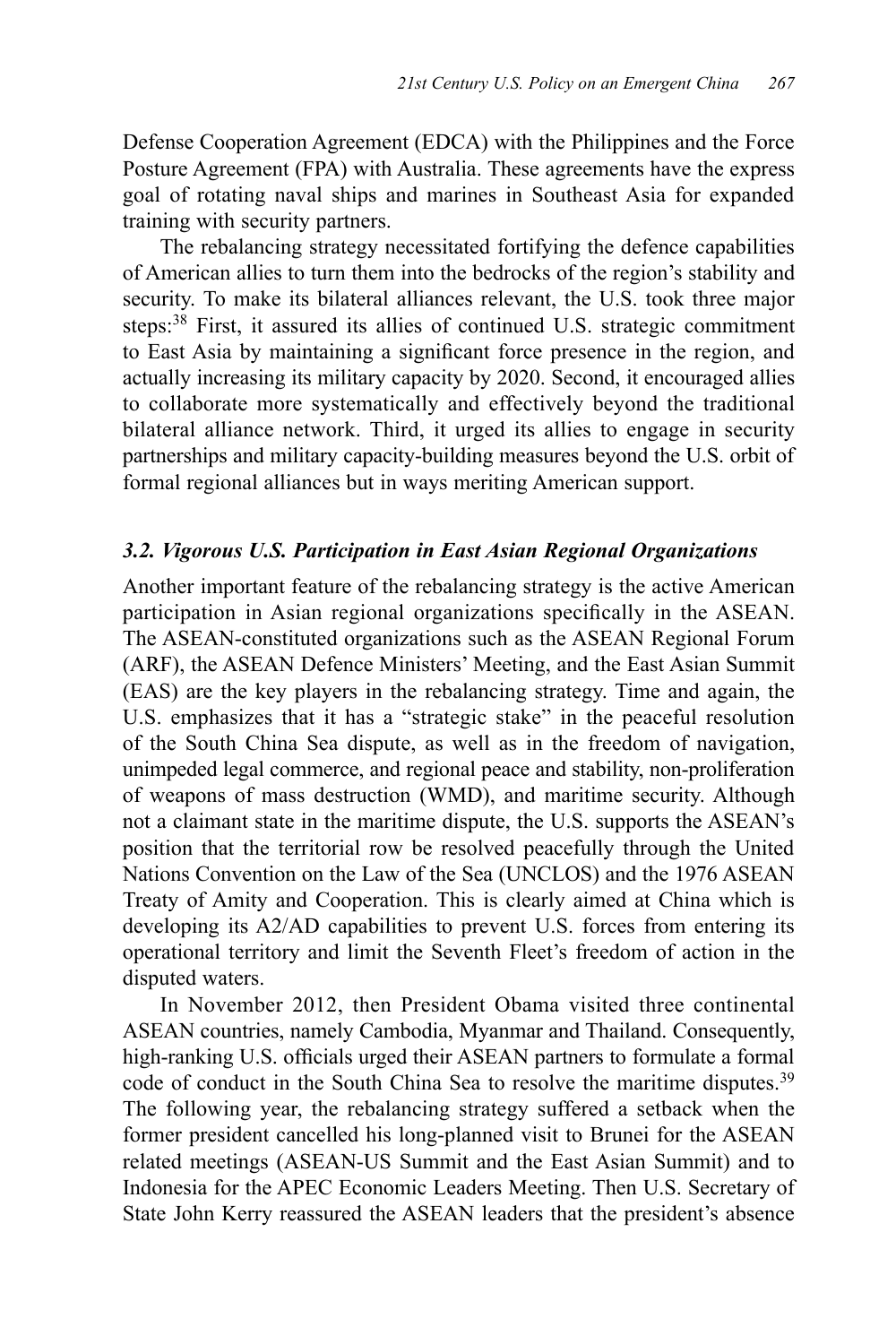was due to political exigencies in Washington and that the ASEAN is a top priority for the U.S. $40$ 

In the latter part of 2014, the Obama Administration rebounded as senior American officials reiterated at multilateral ASEAN-based meetings the importance of the regional organization to the U.S. rebalancing policy. Both President Obama and Secretary Kerry believed that through ASEAN, all states "big and small" in the region could work together for Asia's security and prosperity. Unfortunately, a U.S. proposal that claimant states "freeze" all efforts to alter the *status quo* on the South China Sea islets they control was not endorsed in the November 2014 EAS meeting.<sup>41</sup> This, however, did not deter the Obama Administration from pushing its maritime agenda in other regional forums. The following year, then Defense Secretary Ash Carter and U.S. Assistant Secretary of State for Asian and Pacific Affairs Daniel Russel were highly visible at key regional meetings as they pressed for a "rules-based system" through a formal code of conduct for negotiating and resolving the dispute.42

Then President Obama maintained this position during the November 2015 Asia-Pacific Economic Cooperation (APEC) Meeting in Manila and at the annual ASEAN leaders' summit in Kuala Lumpur the following week.<sup>43</sup> At these gatherings, he commended "ASEAN's vital role in advancing a rulesbased order for the Asia-Pacific and for working to ensure that all nations uphold international laws and norms, including the peaceful resolution of disputes, freedom of navigation, and freedom of overflight."44 On their part, the maritime states particularly the Philippines and Vietnam welcomed the U.S. position. These countries would not buckle under Chinese political pressure and military arm-twisting in a way that would undercut their Freedom of Navigation (FON) in the South China Sea and force them to relinquish the ASEAN's *de facto* economic and diplomatic autonomy by joining a China-led "Community of Common Destiny."<sup>45</sup>

# *3.3. Ensuring American Economic Leadership in East Asia*

The last significant feature of the strategic rebalancing to Asia is the assertion of U.S. economic leadership in the region through the TPP, a global trade pact initiated by the George P. Bush Administration in 2008. High on the priority list of the Obama administration, the TPP is the rebalancing policy's economic component that creates a multi-country consortium that includes Canada, Chile, Mexico, New Zealand, Singapore, Australia, Brunei, Malaysia, Vietnam, Japan and the U.S. In general, the agreement aims to eliminate trade barriers and streamlines trade, thus promoting foreign investments. Likewise, it simplifies investments rules and customs procedures, and institutionalizes an international dispute resolution system. It also intends to minimize corruption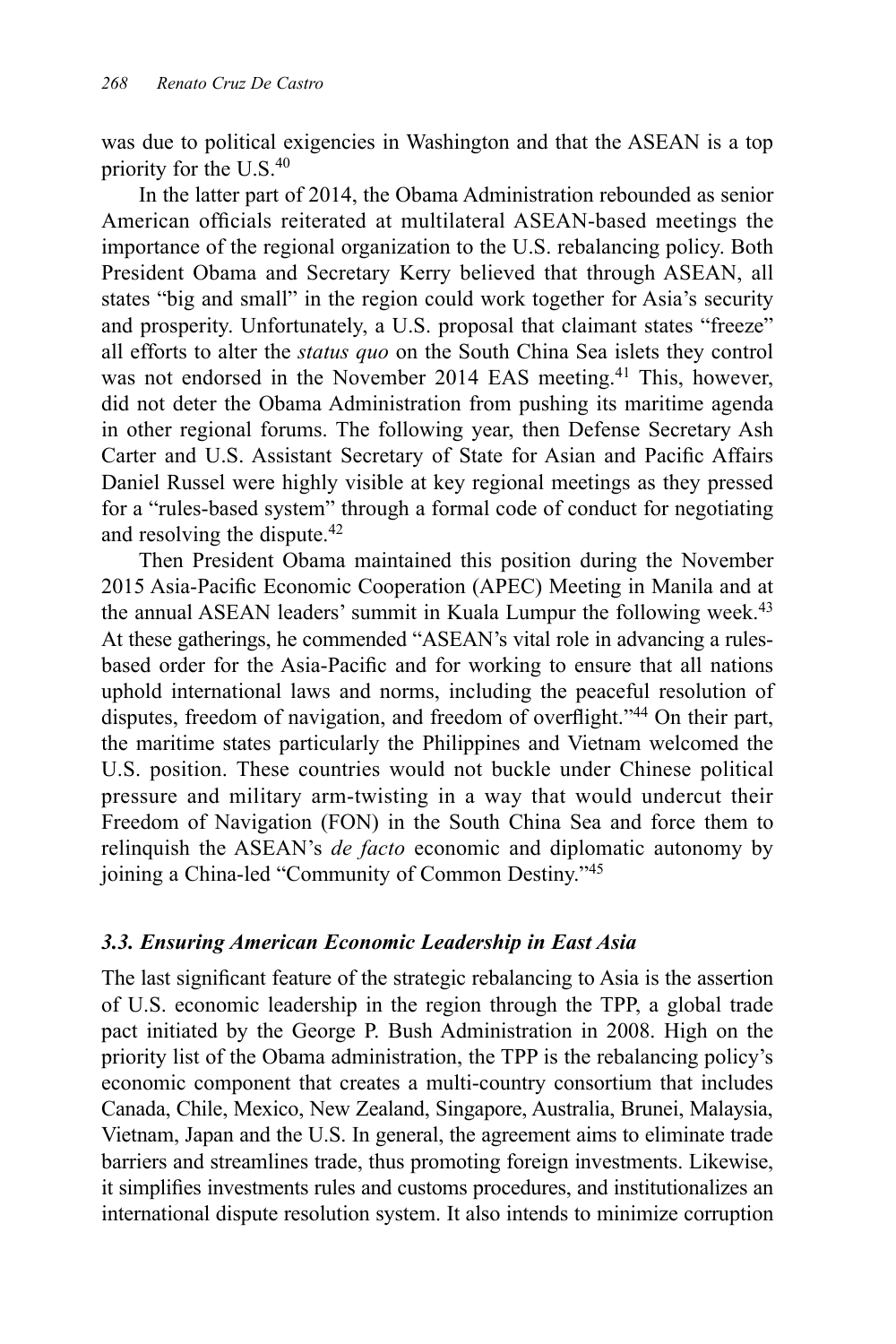and set standards for intellectual property rights and government procurement, including the strongest worker and environmental protection of any trade agreement in history.46 All member-states are required to adopt financial and social reforms in the management of government-owned enterprises, trade liberalization, environmental protection, and human rights-related issues such as labour relations and human trafficking.<sup>47</sup>

The TPP has two salient objectives.<sup>48</sup> The first is to produce a "gold" standard" trade agreement to counter the low-value bilateral and regional deals negotiated and forged by several East Asia countries in recent years. The second is to ensure that the Asia-Pacific remains a viable economic unit for the U.S. Both goals are to thwart any economic integration projects initiated and crafted by China to exclude the U.S. from the region. More significantly, the TPP is designed to enhance U.S. access and leadership and to deepen as well the interdependence of the U.S. economy and the economies of its regional allies and security partners.

#### **4. Blunting the Rebalancing Strategy: The BRI**

Despite its reassuring effect on U.S. allies, the rebalancing policy hardly intimidated China. Instead, China challenged American strategic superiority by fortifying several land features in the South China Sea, conducting largescale military exercises, engaging American allies in dangerous stand-offs, using coast guard vessels to assert China's territorial claims, expanding the naval activities of the PLAN, and hastening the modernization of Chinese air and naval assets.49 The deployment of more American forward-deployed forces so far has not deterred China from its expansionist moves. From China's perspective, this course of action is worth pursuing since the U.S. is not willing to risk war despite growing Chinese strategic challenge against the U.S. Seventh Fleet and American allies. For China, territorial expansion is vital to its interests even to the extent of using force. For the U.S., the credibility of its defence commitments to its allies is important but not necessarily crucial since Chinese aggression does not directly threaten vital American security interests.

Furthermore, as a traditional and leading practitioner of economic statecraft or geo-economics, China uses its massive wealth to advance its geopolitical goal of blunting the Obama Administration's rebalancing strategy to Asia.50 China's rapid economic growth and massive foreign exchange reserve have enabled it to reshape regional trade and investment patterns, and to influence geo-strategic developments in East Asia. China has relied on its economic power as assurance measures and inducements to neighbouring states to cooperate with it, but also used coercive economic measures like trade sanctions to punish countries opposing its policies.<sup>51</sup> Confronted by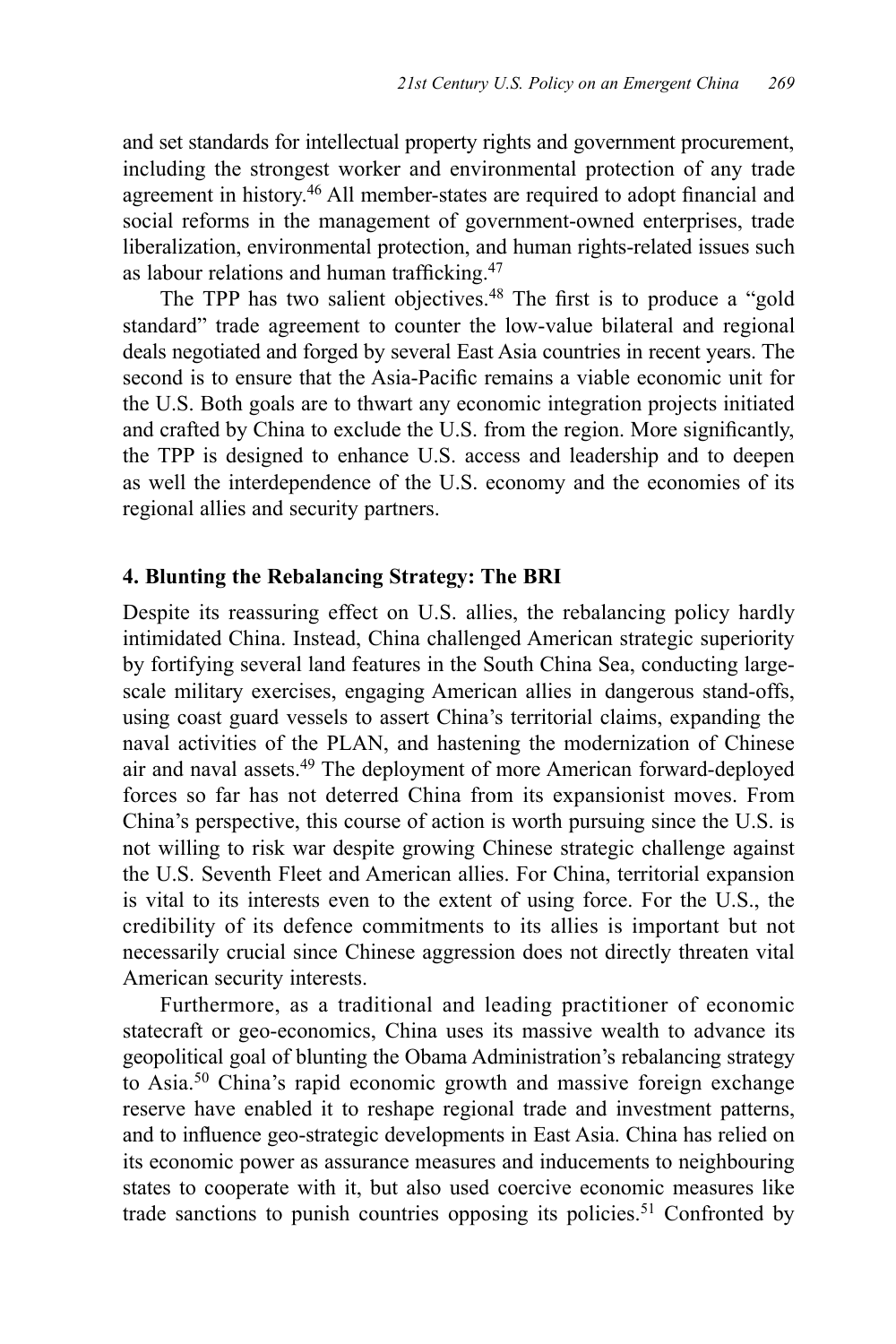growing American naval presence in the Western Pacific, China pursues its maritime expansion by outflanking and blunting the U.S. rebalancing policy in the Asia-Pacific region through its huge foreign aid and several infrastructure projects under the umbrella of the Belt and Road Initiative (BRI).

The BRI involved the building of comprehensive connectivity of countries and regions through infrastructures such as roads, railways and ports as well as communications and energy projects.<sup>52</sup> The BRI seeks to connect regions and countries through the following: (1) a route stretching from Central Asia west through Russia to the Baltic; (2) a historical route starting from Central Asia turning towards Western Asia, passing through the Persian Gulf on its way to the Mediterranean Ocean; and (3) a route that passes through Southern China into Southeast Asia then leads through South Asia into the Indian Ocean.<sup>53</sup> To realize BRI's goal of greater connectivity, President Xi made the following proposals:<sup>54</sup> 1) China will provide more international public goods through connectivity development to its Asian neighbours; 2) economic cooperation would be provided to both land and maritime projects; 3) cooperation would be promoted regarding infrastructure development; and 4) China would commit US\$40 billion to establish a Silk Road Fund.

China has utilized infrastructure investments as an important foreign policy instrument in strengthening its economic relations with its neighbouring states.<sup>55</sup> Through the BRI initiative, as well as through expanding foreign investment and greater influence over its neighbouring countries in particular, and to the large international community in general, China is also aiming to deal with the possible slowdown in the economy.56 BRI is also intended to shape its peripheral environment into forms favourable to China's vital interests. More significantly, this initiative is a manifestation of China's plan to effect major changes in the current international order in ways that would serve the country's long-term strategic and diplomatic goals.<sup>57</sup>

In 2015, Foreign Minister Wang Yi announced that Chinese diplomacy would give full support to the promotion of the BRI.<sup>58</sup> As a tool of economic statecraft, the BRI enables China to use its massive financial resources and networks and human interchanges to create a more comprehensive economic and diplomatic relations with countries both in Europe and Asia. It also facilitates China's utilization of existing regional organizations to the greatest extent possible for negotiations and coordination for enhancing greater connectivity. Observing the geopolitical goal of this initiative, Professor Graham Allison notes:

…BRI is about much more than simply rechanneling excess industrial capacity. Just as the original Silk Road not only spurred trade but also stimulated geopolitical competition, BRI will allow China to project power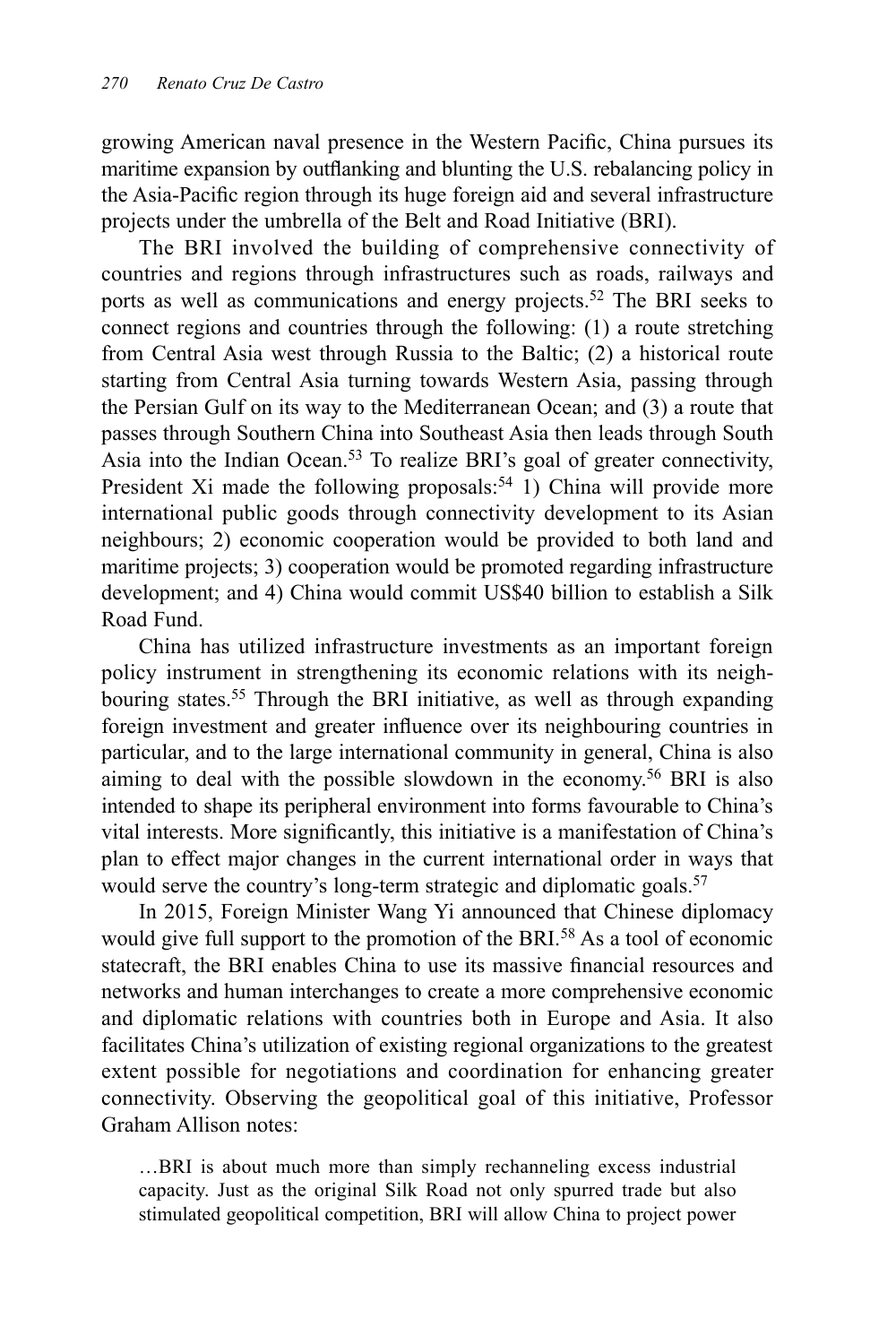across several continents. BRI's promise to integrate the countries of Eurasia reflects a vision in which the balance of geostrategic power shifts to Asia.<sup>59</sup>

Through the BRI, China outflanked the Obama Administration's rebalancing strategy as it directed towards the Eurasian region away from the Pacific, thus avoiding a direct confrontation with superior American maritime capabilities. This enables China to project its influence over its western periphery where U.S. power and interest are limited. This provides China the opportunity to seek a sphere of influence in a way analogous to British political geographer's Harold Mackinder's early 20th century thesis that the quest for global dominance starts by occupying the Eurasian heartland.<sup>60</sup> This will enable China to reap two major strategic advantages: $61$  a) expanding China's strategic manoeuvering space into Central Asia; and b) minimizing friction in U.S.-China relations.

The BRI, however, is a two-edge geo-political sword. It expands China's influence into Eurasian sub-continent away from the Pacific. On the other hand, it also projects Chinese influence into the east becoming China's 21st century Marshall Plan to blunt the U.S. strategic rebalancing to the Western Pacific.<sup>62</sup> This is because it provides China an effective tool to drive a wedge between countries and within countries that it sees as having impact on its core interests such as Taiwan, Tibet and the South China Sea, or against any coalition of states that is challenging its expansionist agenda in East Asia. Furthermore, the BRI also strengthens China's hand in undermining military existing alliances and the current regional order while empowering it to create new power relationships and arrangements that exclude the U.S.

Through the promotion of this initiative, China demonstrated its goal to promote economic development over the 21st century Maritime Silk Road, which begins from its coastal provinces through the South China Sea to the South Pacific.63 Although the BRI seems to provide public goods to the region by improving land and sea infrastructure, it also allows China to utilize that infrastructure network strategically and to exclude other countries.<sup>64</sup> Furthermore, the idea of enhancing the connectivity of the Indian Ocean is compatible with China's strategic interests of securing energy, solving the Malacca Dilemma, and securing the safe destinations for its investment capital, and more importantly, to lay down the ground work for the building of a regional order advantageous to China's expanding interest in the Indo-Pacific region.<sup>65</sup>

#### **5. Pondering on the Rebalancing Strategy**

The Obama Administration`s rebalancing policy is congruent with the constant U.S. strategic agenda in East Asia since the beginning of the 20th – to prevent the rise of a regional hegemon that could threaten American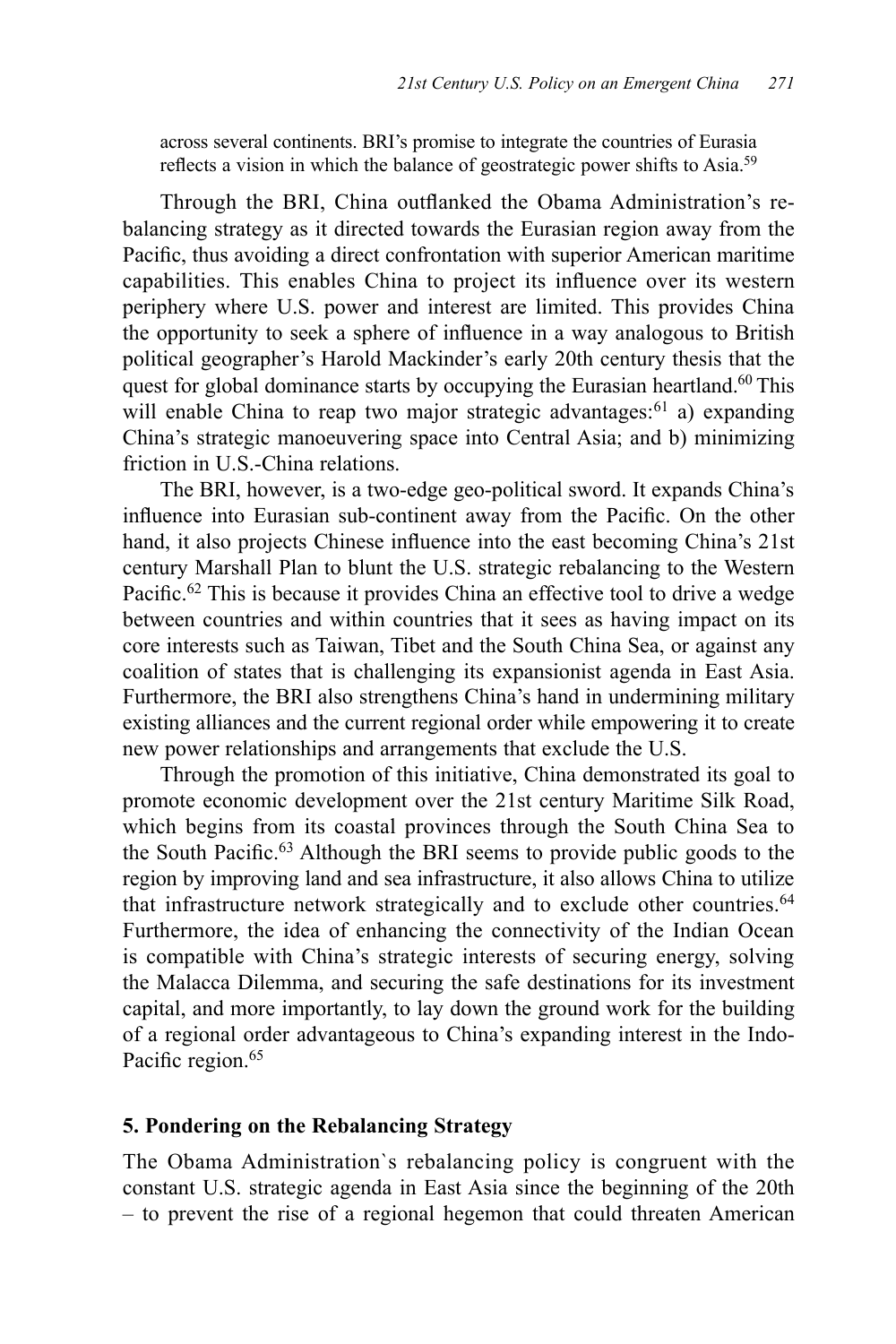political, economic and security interests. It is incumbent upon the incoming administration to formulate a new grand strategy, bereft of buzzwords like "pivot" or "rebalancing", to make China aware that challenges to the U.S. role as East Asia's offshore balancer will have grave strategic and diplomatic consequences despite the two countries' interdependent economic relations. This strategy must enable the U.S. to deal with China from a position of strength based on American forward-deployed forces, regional alliances, partnerships and participation in regional multilateral organizations.

In the first months of the Trump Administration, White House officials examined in depth America's strategic interests and involvement in East Asia – including some policies it inherited from the Obama Administration. Conscious that certain strategic developments in the region could harm U.S. security interests, the Trump Administration found it prudent to maintain and enhance U.S. strategic engagement in the region. Administration officials carefully weighed the Obama Administration's calculation that the Asia-Pacific has become "a key driver of global politics" and "the rebalancing is a means for a sustained and coherent U.S. long-term strategy toward the region."66 This assessment demands asserting America's leadership role in Asia and projecting its naval power to counter-balance China's pervasive regional influence.<sup>67</sup>

The Trump Administration observed that Asia's economic dynamism generated by China's emergence as a great power in East Asia co-exists with a number of specific security challenges. These include flashpoints such as Northeast Asia and the Korean Peninsula, the thorny China-Taiwan relationship, and the tense South China Sea imbroglio that involves unresolved territorial disputes, competition to secure marine resources, and freedom of navigation issues that threaten regional stability and American security interests.<sup>68</sup> It became aware that the prudent conduct of U.S. foreign policy in Asia must consider the broad trends of the region's economic dynamism, China's rising power, and its predecessor's rebalancing strategy.

#### **6. From Rebalancing to Strategic Competition**

In 2013, in reaction to the Obama Administration's strategic rebalancing and the Philippines' filing of a case against China in the Permanent Court of Arbitration (PCA) of the United Nations Law of the Sea (UNCLOS), China began land reclamation activities on several low-tide elevations it occupies in the South China Sea. In just a year, China has built more than 10 square kilometres of reclaimed land on seven sites across an archipelago whose total land area had been originally approximated at four square kilometres.<sup>69</sup> Since 2015, it has constructed an expanded airstrip, a multilevel military facility, surveillance towers with possible weapons towers, and a deep water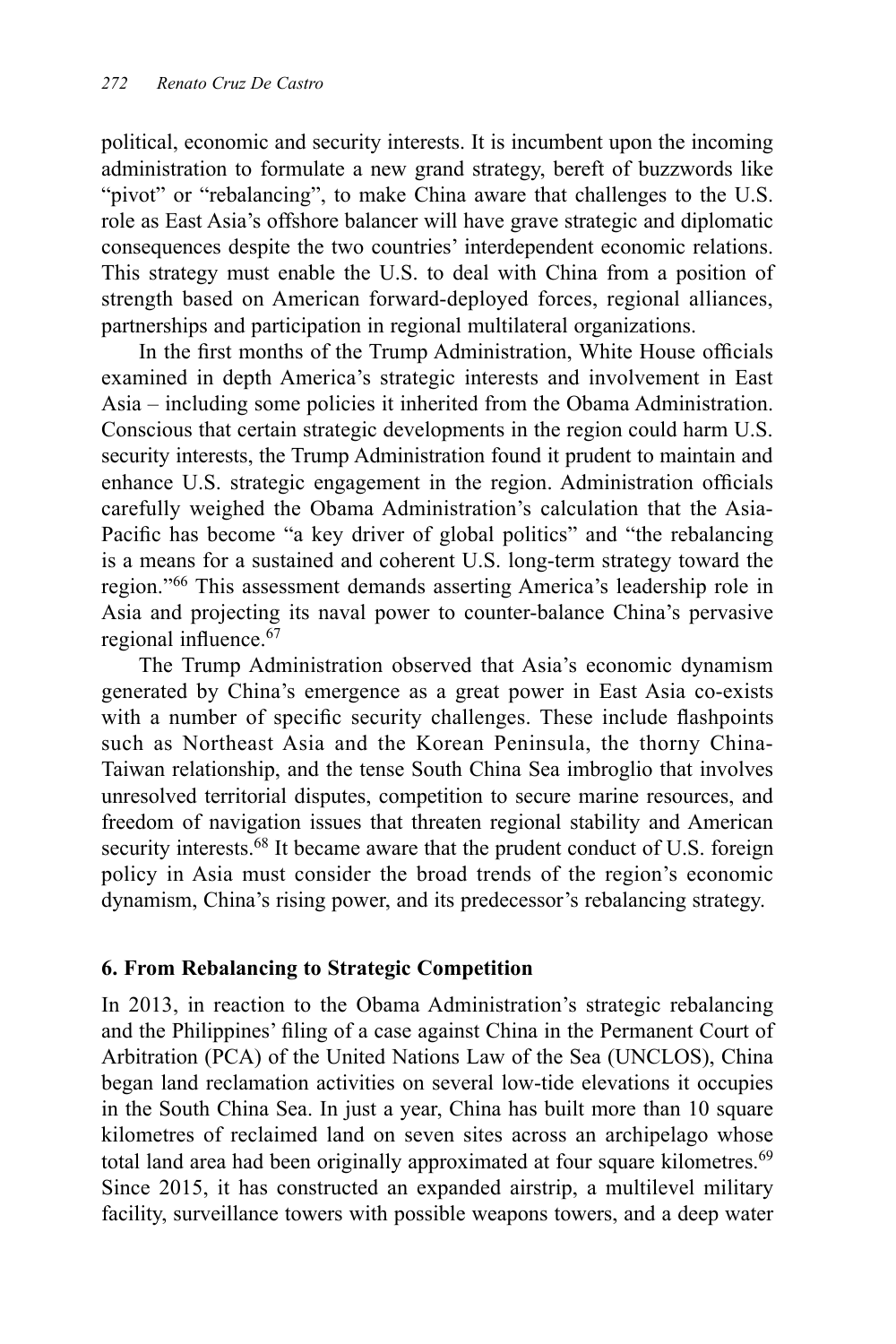port on the reclaimed land features.70 The massive constructions on Subi and Mischief Reefs as the southern entrance have been widened probably to accommodate a naval base.71 Through these reclamation projects in the Spratlys, China creates new facts on the ground (and the water), sets up the playing field, and psychologically transforms the strategic calculation of the other claimant states. In the process, it shifts the propensity of things in favour of Chinese dominance (of the South China Sea) by manoeuvering the strategic configurations of the region.<sup>72</sup>

As a matter of principle, the U.S. opposes "countries militarizing artificial islands and enforcing excessive maritime claims."73 At the tail end of the Obama Administration, then Defense Secretary Carter empathically declared that the "U.S. will continue to fly, sail and operate where ever international law allows, so that everyone in the region can do the same."74 Secretary Mattis reiterated the same sentiment: "We will continue to fly, sail and operate wherever international law allows, and demonstrate resolve through operational presence in the South China Sea and beyond."75 Like his predecessor, Secretary Mattis in espousing the freedom of navigation said "the U.S. remains committed to protecting the rights, freedoms and lawful use of the sea, and the ability of countries to exercise those rights in the strategically important East and South China Seas."76 He added that "freedom of navigation in the region is essential to economic health globally, and must be protected."77

Consequently, in May 2017, the U.S. Navy conducted three separate Freedom of Navigation (FONS) patrols near Chinese-occupied features in the South China Sea. The *USS Dewey* sailed near Mischief Reef on 25 May. In July, the *USS Stethem* navigated the Paracels to challenge the excessive maritime claims by China, Vietnam and Taiwan. This was followed by two U.S. B-1 Lancer bombers from Guam that flew over the South China Sea as a freedom of navigation flight. In August, the *USS John S. McCain* conducted another FON off Mischief Reef despite warning from a Chinese frigate asking the ship to leave Chinese waters.78 The U.S. Seventh Fleet's conduct of FONs in the South China Sea reflected a consistency with the Obama Administration's strategic commitment to reinforce the rules-based order.<sup>79</sup>

During the Shangri-La Dialogue in Singapore in June 2017, Secretary Mattis echoed all the themes stressed by previous administrations (especially the Obama Administration) on "the U.S. being a Pacific power, and the Asia-Pacific region being a priority for Washington."80 He declared that: "The United States is a Pacific nation in both geography and outlook."81 He clearly stated that "the American Administration is demonstrating the priority we place on relationships in the Asia-Pacific region, a priority region for us."<sup>82</sup> Emphasizing that the U.S. has "an enduring commitment to the security and prosperity of the region,"83 he affirmed that "security is the foundation of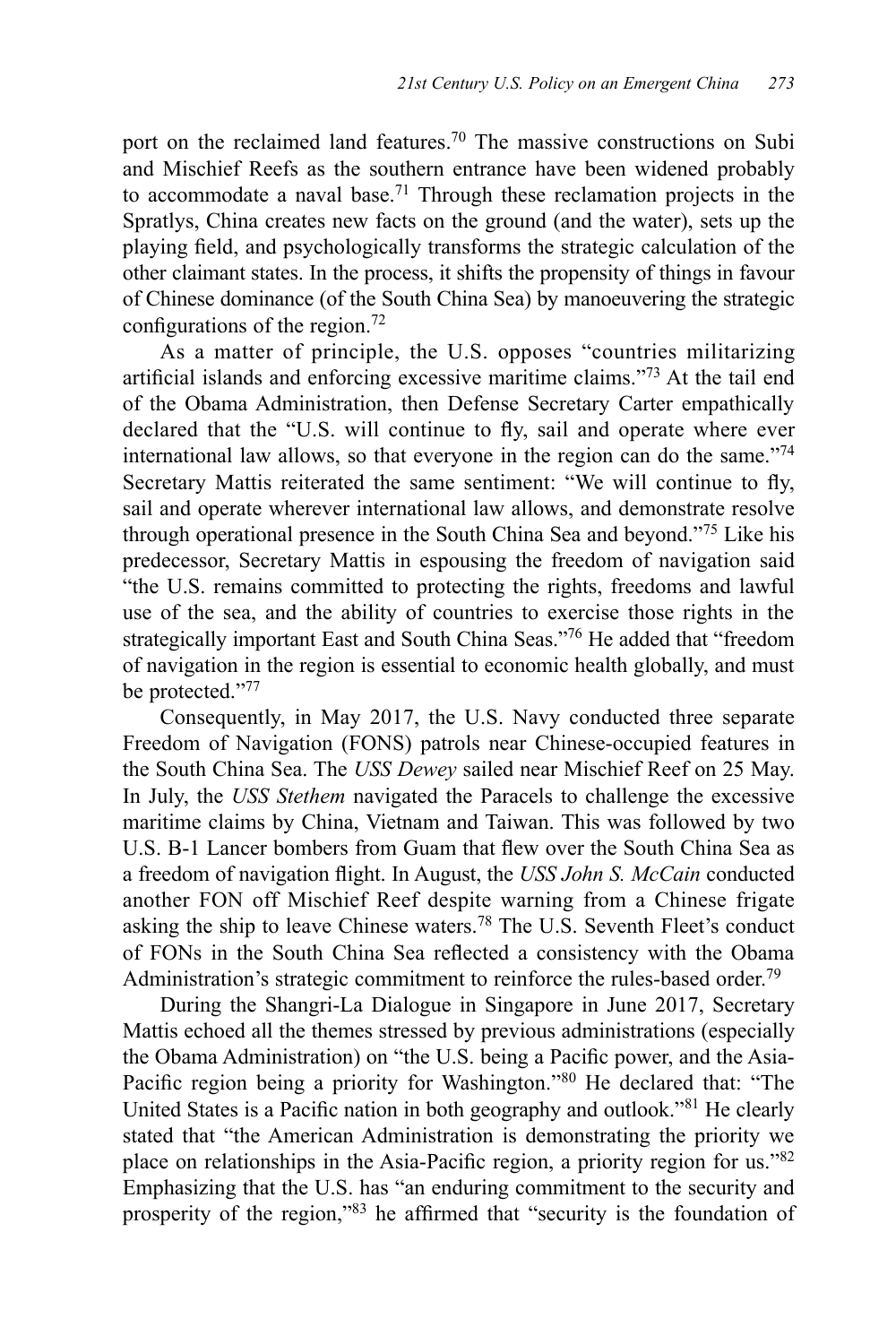prosperity, and the U.S. will continue to strengthen (its) military capabilities in the region. The U.S. military is proceeding with the rebalance of military forces to the Pacific as six out of the ten U.S. Navy ships, 55 percent of the Army, and two-thirds of the U.S. Marine Corps are assigned to the U.S. Pacific Command.<sup>84</sup> The majority of the Navy and the Air Force are deployed in the Asia-Pacific region."85 Curiously, Secretary Mattis also made this veiled warning to China: "We oppose countries militarizing artificial islands, and enforcing maritime claims unsupported by international law. We cannot and we will not accept unilateral, coercive changes to the *status quo* (in the South and East China Seas).86

During the same event, the chairman of the U.S. Joint Chief of Staff General Joe Dunford, eased the Asian nations' anxiety about perceived U.S. retreat from the region by commenting that U.S. military presence in the Asia-Pacific region is healthy, robust and valuable."<sup>87</sup> He also confirmed that a majority of American ships and air assets are being deployed in the Pacific, specifically the newest and most capable platforms in the region such as F-22 Raptors, F-35 Lightning II joint strike fighters, and E-8 Poseidon reconnaissance planes.<sup>88</sup> Shortly after, the Department of Defense released its annual report which concluded that with its increasing expansion into the South China Sea, China will be able to use its reclaimed land features in the disputed waters "as persistent civil-military bases to enhance its long-term presence in the South China Sea significantly."89 All these developments support the view that sustaining American strategic presence in the Asia-Pacific and working with allies and security partners enable the U.S. to influence China's choices and make it pay a price in its transgressions against international laws and norms.90

# **7. Preparing for the Strategic Competition**

In his 10 November 2017 speech during the Asia-Pacific Economic Community (APEC) summit in Hanoi, Vietnam, President Trump criticized China from "using its economic inducements, and penalties, influence operations, and implied military threats to persuade other states to heed its political and security agenda."91 On 18 December 2017, the Trump Administration released the "*National Security Strategy* (*NSS*)," which provides the overview for his administration's national security threats and the blueprint on how it will address these threats. In January 2017, the DOD came out with the unclassified portion of the "*National Defense Strategy* (*NDS*)," which describes how the defence department's strategic goals and capabilities will be directed to support the *NSS* objectives.

The *NDS* characterized China as a revisionist power whose military modernization agenda seeks "Indo-Pacific regional hegemony in the near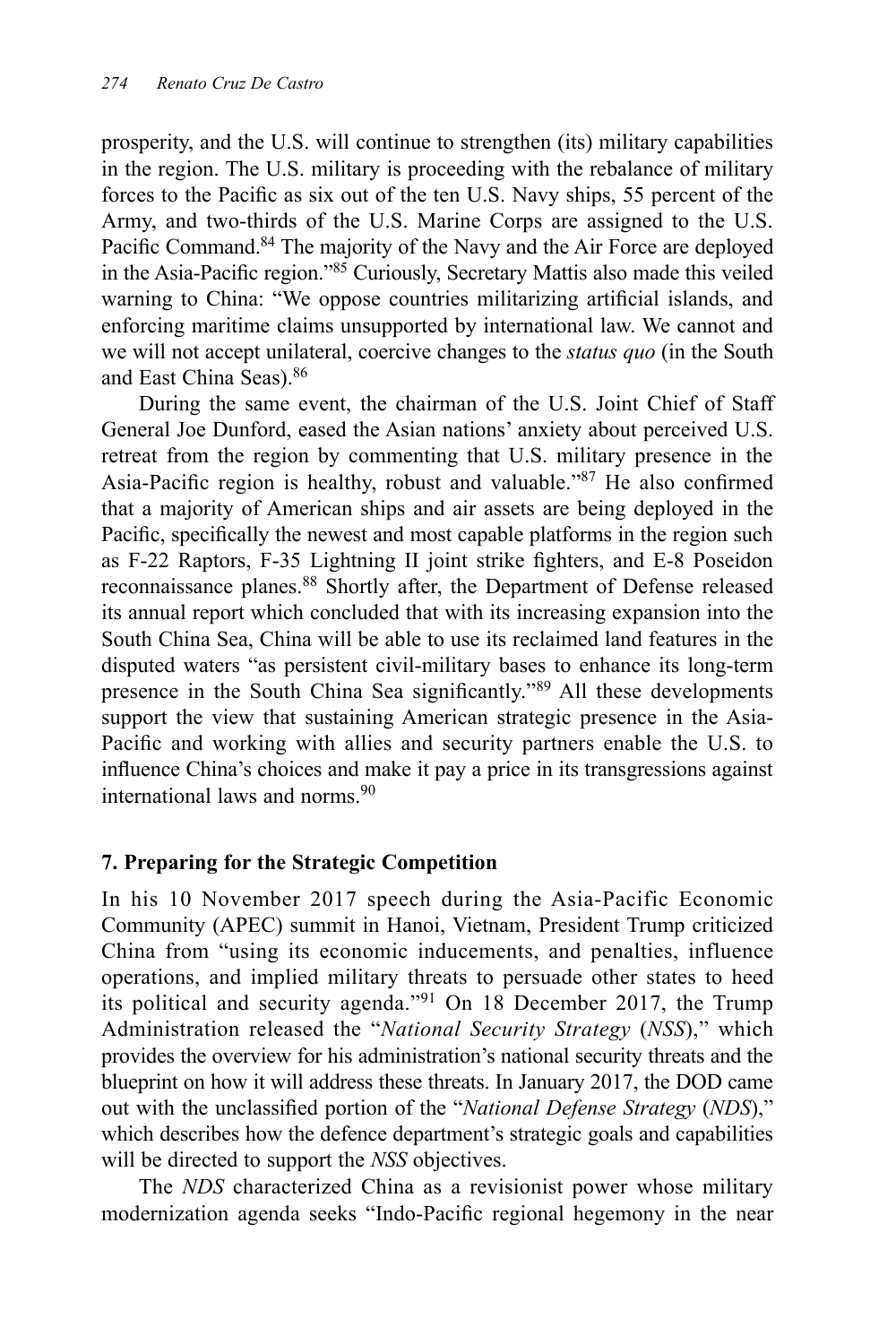term and the displacement of the U.S. to achieve a global preeminence in the future." It argues that there is a real possibility that in the near future (likely decades) China may be able to surpass the U.S. and then harness its capital to develop superior military technology that can enable it to overthrow the current international system. These two documents are open declarations by the U.S. to confront China in a highly competitive great game in the Indo-Pacific region.<sup>92</sup> A dynamic great power game between the U.S. and China will generate a very volatile regional security environment. Pushing the U.S. out of the Indo-Pacific region is no easy task, and the military component of China is primarily naval in nature.<sup>93</sup> The U.S. has observed that in recent years, China has deployed its growing military capabilities in an effort to exert control over virtually all of the waters and resources off its eastern seaboard. The U.S., however, does not intend to be displaced by China's growing naval power and thus, American sea-power will have to take the responsibility of defeating China should it choose the path of armed conflict.<sup>94</sup>

To prevent China from pushing the U.S. out of the region, the *NSS* provides for the deployment of robust and powerful forward-deployed American forces, the build-up of its alliances, and the need to help build its security partners' naval capabilities. The *NDS* categorically states the need for the U.S. to prepare for war to deter conflict in three key regions: Indo-Pacific, Europe and the Middle East Asia.95 In the Indo-Pacific region, the *NDS* calls for the U.S. to strengthen its alliances and partnerships in the region to a networked security architecture capable of deterring aggression, maintaining stability, and ensuring free access to common domains.<sup>96</sup> It urges the U.S. to bring together bilateral and multilateral security relationships to preserve the free and open international system.<sup>97</sup>

The two documents have been described as realist, Darwinian, and pessimistic as they advance the view that "great power competition has returned with China and Russia beginning to reassert their influence regionally and globally."98 The *NSS* and *NDS* point out that great power competition, not terrorism, has emerged as the central challenge to U.S. security strategy and prosperity. Both documents claimed that two regional powers, China and Russia, want to shape a world consistent with their authoritarian values, and in the process, replace the free and open order that has enabled global security and prosperity since the Second World War.<sup>99</sup>

Earlier in November 2017, the Quadrilateral Security Dialogue (QUAD) was revived in Manila on the sides of the East Asian Summit (EAS). Upon the initiative of the U.S. and Australia, it took shape again as a four-cornered dialogue, emerging from a phoenix-like creature after a 10-year dormancy signalling the first multilateral pushback against an expansionist China. The original QUAD was formed on the sides of the ASEAN Regional Forum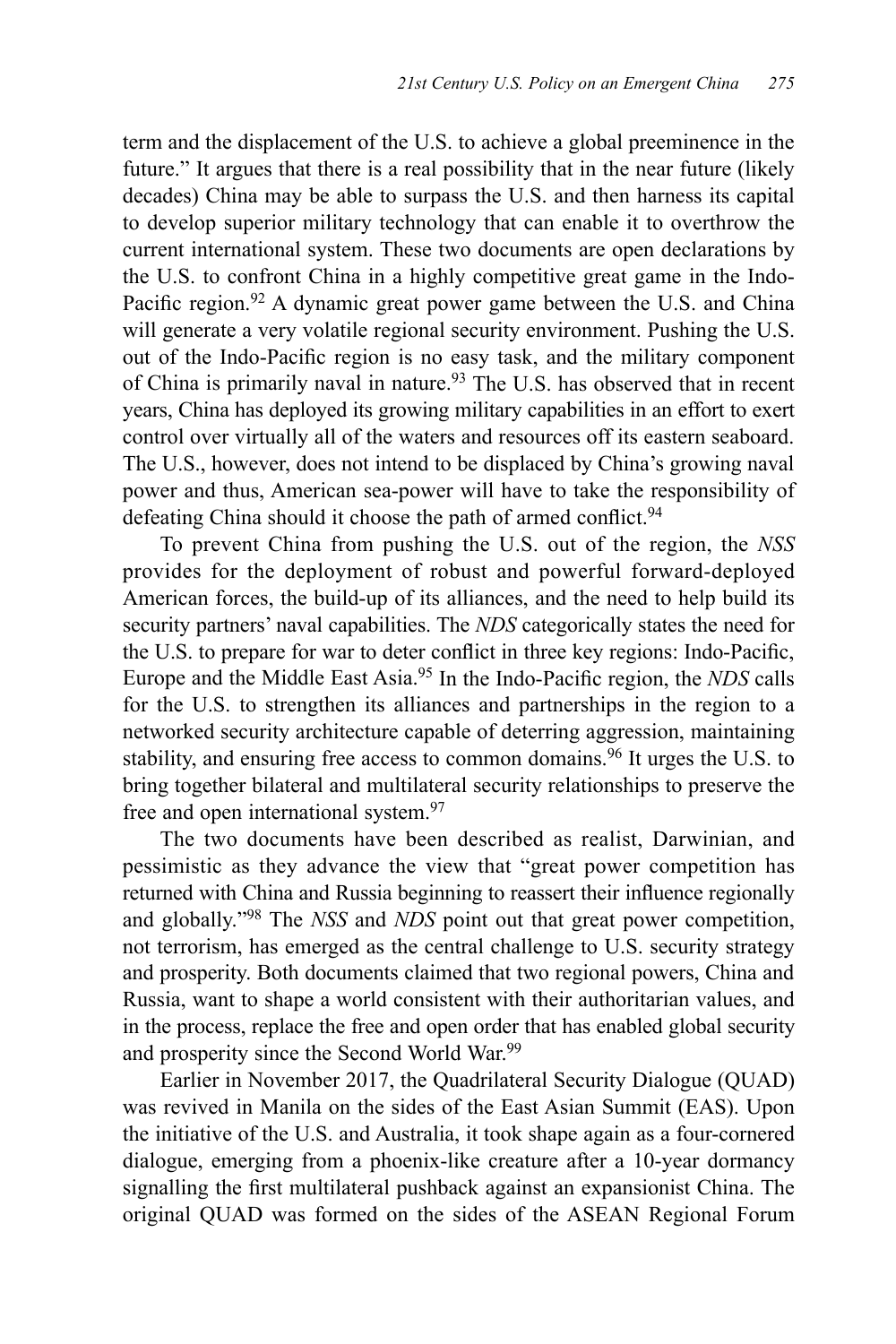(ARF) Summit in Manila in 2007.100 Its goal was to provide a platform for these four Indo-Pacific states to exchange views on regional security issues with a special focus on the rise of China and its implication for Asian Security.<sup>101</sup> Unfortunately, the original QUAD experienced a premature and sudden death when the Kevin Rudd-led Australia succumbed to Chinese diplomatic pressure to withdraw the country from the association, and as the Indian government tried to earn Chinese goodwill as it kept Japan out of its annual bilateral naval exercise with the U.S.

The QUAD's revival stemmed from the four members' consensus that Chinese behaviour since 2008, with regard to territorial and maritime disputes in the South China Sea, the terms and strategic impact of BRI, the lack of reciprocity in economic relations, and the use of economic leverage, has increased concerns among their respective governments.<sup>102</sup> There was a unanimity among the four states that while Beijing has expected reassurance and wants others to respect its sensitivities and aspirations, it hasn't returned the favour.<sup>103</sup> The revival of the association was meant to send a diplomatic warning to China that it should not underestimate its members' legitimate concern about its strategic behavior in recent years.104 The QUAD aims to impress on China that there is "strength in numbers."105 These four states reject any suggestion that the QUAD will become an Asian North Atlantic Treaty Organization (NATO) or an alliance in the making. However, they believe that if they would not collectively confront China's efforts to effect a revision of the current territorial and maritime arrangement, the next five years could enhance China's geo-strategic position. This means the unravelling of the current liberal international order in the Indo-Pacific region and its replacement by a Chinese-led illiberal/authoritarian regional order.<sup>106</sup>

The Trump Administration's decision to engage China in a strategic competition, and the revival of the QUAD led to the use of the geostrategic term Indo-Pacific to replace the old Asia-Pacific. The term is now increasingly used to replace the old geopolitical term "Asia-Pacific". Consequently, the common term "Asia-Pacific" is now hardly mentioned and instead, the term "Indo-Pacific" is commonly used in policy circles. Increasingly, the international relations of the Asia-Pacific are now connected with the Indian Ocean part of Asia creating a larger and more dynamic regional system. Rather than be restricted by the old term Asia-Pacific region, the term Indo-Pacific region underscores the expansion of the ongoing competition between China and the U.S. and the other members of the QUAD.

In the first four months of 2018, the Trump Administration emphasized its characterization of China as a threat to U.S. interests.107 This was publicized during his first State of the Union Address as President Trump maintained that China is a threat that challenges U.S. economic and military interests.108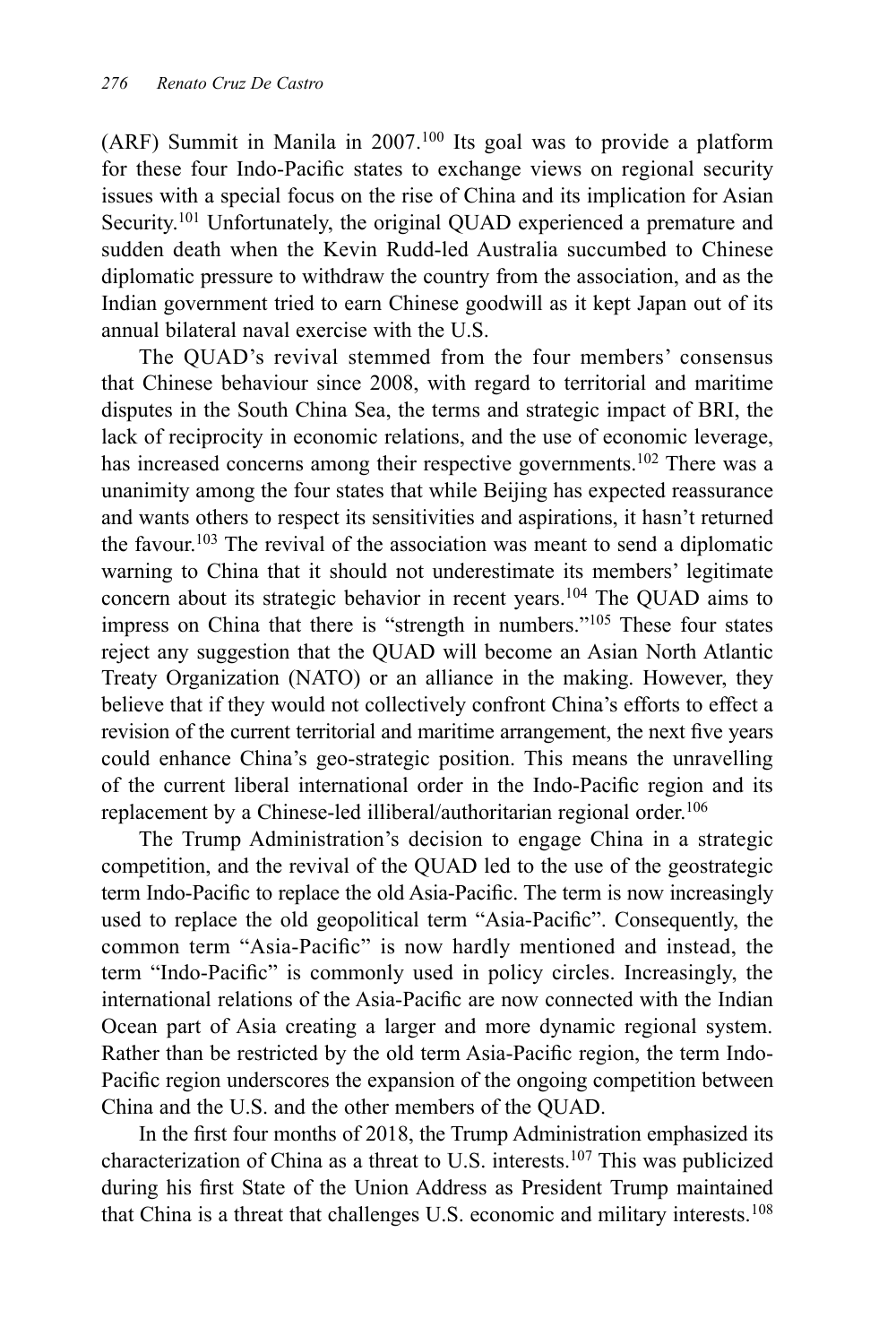#### **8. Conclusion**

The 2016 election of Donald Trump did not spell the end of the Obama Administration's strategic rebalancing to Asia. For the Trump Administration, the Asia-Pacific remains a top security priority for the U.S. because of North Korea's nuclear weapons program and more importantly, China's naval build-up and island-building activities and militarization of the South China Sea that threatened not only the freedom of navigation but also the rulesbased international order. It has directed the U.S. military to proceed with the rebalancing of its forces and their capabilities to the Asia-Pacific region. These developments indicate that despite its initial opposition to the Obama Administration's rebalancing policy to Asia, the current administration realizes that on the basis of geography, interests and values, the U.S. is a Pacific power which plays an important role in shaping the future of this dynamic region.

The Trump Administration's current foreign policy on the Indo-Pacific region reflects both continuity as well as discontinuity with the Obama Administration's rebalancing strategy. On the one hand, the Trump Administration's policy towards Asia reflects continuity as high-ranking administration officials visited the region and with President Trump receiving the leaders of several East Asian states at the White House. These were carefully calibrated policies taken by the current administration to send a reassuring signal that U.S. engagement with the region would be built upon the foundation laid down by the Obama Administration.

On the other hand, the Trump Administration foreign policy also reflects discontinuity as it aimed to engage China in a long and tense strategic competition. By labelling China as a competitor, the Trump Administration has discounted any possibility that China will evolve as a "responsible stakeholder" or a "normal great power". Rather, from Washington's perspective, China's current diplomatic, economic, and strategic efforts are creating a Sinocentric East Asia where the U.S. will be rendered as a pariah. Consequently, the Trump Administration is pushing back against China fully aware that the U.S. still possesses substantial military and economic capabilities that are far greater than this emergent and assertive power. The Trump Administration's policy of engaging China in a strategic competition will set back the hands of time to the U.S.-Sino conflict in the early years of the Cold War, when American and Chinese values, interests and polices were simply adversarial without any convergence. However, this 21st Sino-U.S. competition is different because both countries' materiel/technological capabilities and global reach are considerably greater than they were in the 1950s.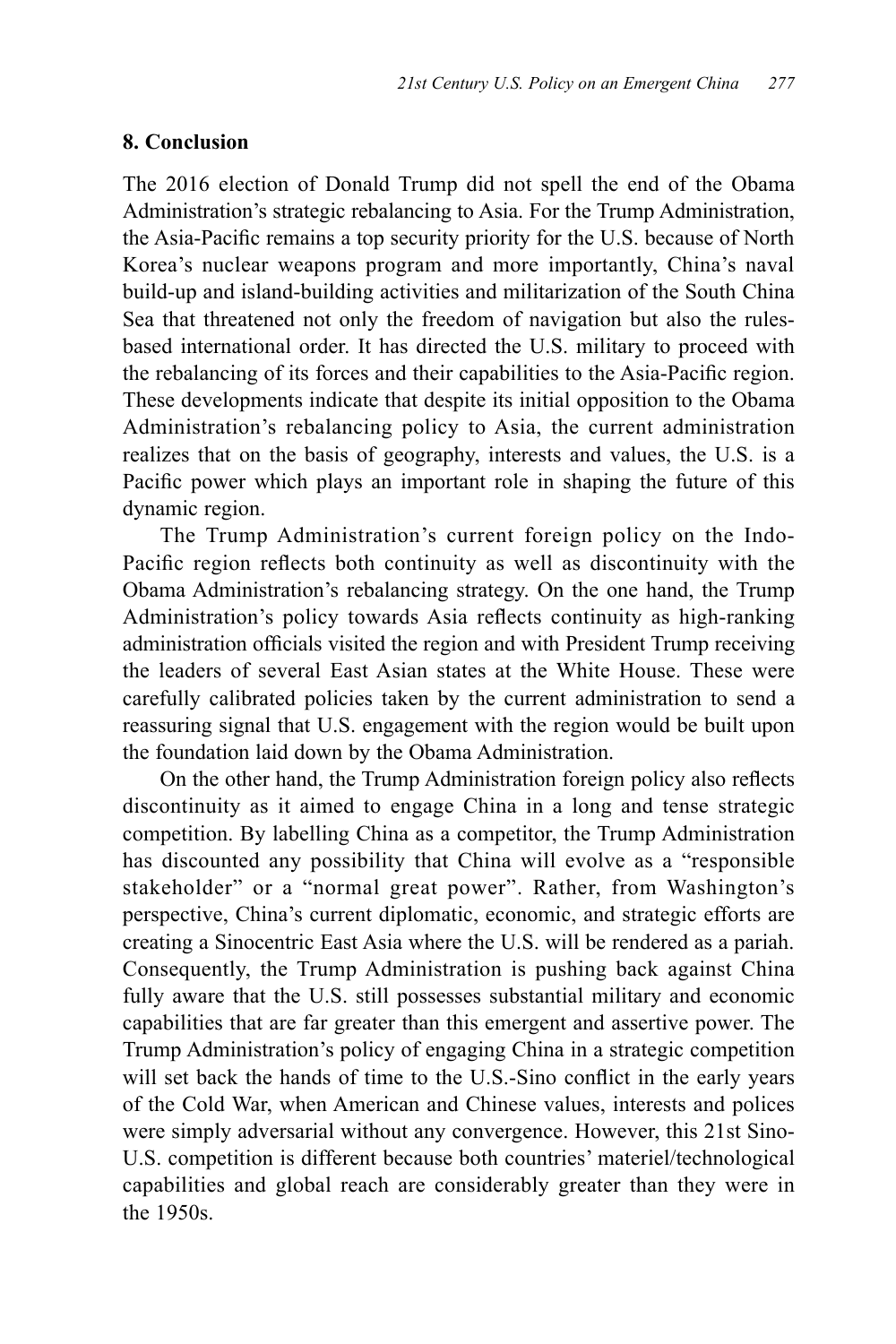#### **Acknowledgement**

The author would like to express his gratitude to the National Institute for Defense Studies (NIDS) in Tokyo, Japan for the valuable assistance it extended to him while he was a visiting research fellow in the said institute. He specifically would like to mention the valuable support given to him by Dr. Shoji Tomotaka while he was based in the NIDS.

## **Notes**

Renato Cruz De Castro is a professor in the International Studies Department, De La Salle University, Manila. He was a visiting fellow in the National Institute for Defense Studies (NIDS) of the Japanese Ministry of Defense in the summer of 2018. From June to August 2017, Professor De Castro was invited by the Japan Institute of International Affairs (JIIA) as a visiting research fellow. He was based in East-West Center in Washington D.C. as the U.S.- ASEAN Fulbright Initiative Researcher from the Philippines from September to December 2016. He is an alumnus of the Daniel Inouye Asia-Pacific Center for Security Studies in Hawaii, U.S.A. In 2009, he became the U.S. State Department ASEAN Research Fellow from the Philippines and was based in the Political Science Department of Arizona State University. Professor De Castro has conducted several courses on International Relations and Security Studies in the National Defense College and Foreign Service Institute.

 He earned his Ph.D. from the Government and International Studies Department of the University of South Carolina as a Fulbright Scholar in 2001, and obtained his B.A. and two master's degrees from the University of the Philippines. As a member of the Board of Trustees of the Albert Del Rosario Institute of Strategic and International Studies (ADRI), he contributes his two monthly opinion columns to the *Business World* and *Philippine Star*. He has written over 100 articles on international relations and security that have been published in a number of scholarly journals, monographs, and edited works in the Philippines, Japan, South Korea, Canada, Malaysia, France, Singapore, Taiwan, Germany, the United Kingdom, Australia, and the United States. He can be reached at <renato.decastro@dlsu.edu.ph>.

- 1. Quoted from Sheldon Simon, "U.S.-Southeast Relations: Rebalancing", *Comparative Connections: A Triannual E-Journal on East Asia Bilateral Relations* (January 2012), 14, 1, p. 1.
- 2. David Shambaugh, "U.S. Relations with Southeast Asia: More Continuity than Change", *Trends in Southeast Asia*, *2018*, No. 18 (Singapore: Institute of Southeast Asian Studies, 2018), pp. 9-10.
- 3. James J. Przystup and Phillip C. Saunders, *Asia and the Trump Administration: Challenges, Opportunities, and a Road Ahead* (Washington D.C.: National Defense University Press, June 2017), p. 30.
- 4. See Bonnie Glasser and Collin Norkiewicz, "State Visit-Plus Summit Buys Time, But Friction Mounts", *Comparative Connections: A Triannual E-Journal on East Asian Bilateral Relations*, 19, 3 (January 2018), p. 26.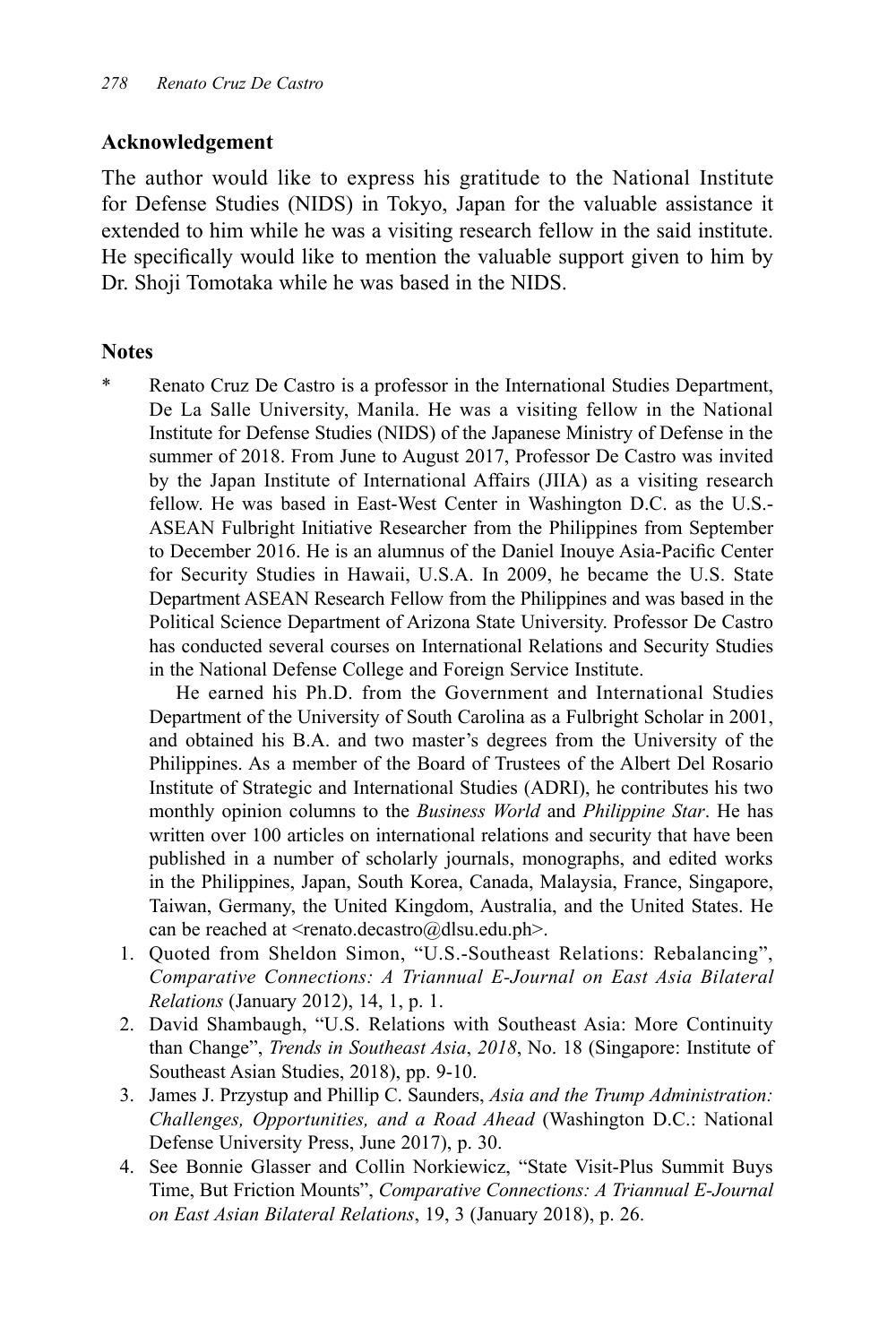- 5. *Ibid*., p. 26.
- 6. Jack Levy, "Balances and Balancing: Concepts, Propositions, and Research Designs", in John A. Vasquez and Colin Elman (eds.), *Realism and the Balancing of Power* (Upper Saddle River: Pearson Education, 2003), p. 129.
- 7. Stephen M. Walt, *The Origins of Alliances* (New York: Cornell University Press, 1987), p. 17.
- 8. Gerald Segal, "East Asia and the 'Constrainment' of China", in Michael E. Brown, Sean M. Lynn-Jones and Steven E. Miller (eds.), *East Asia Security*  (Cambridge: MIT Press, 1996), pp. 159-187.
- 9. *Ibid*., p. 185.
- 10. Michael Yahuda, "Gerald Segal's Contribution", in Barry Buzan and Rosemary Foot (eds.), *Does China Matter? A Reassessment* (London: Routledge, 2004), p. 6.
- 11. Gerald Segal, "Does China Matter?" in Barry Buzan and Rosemary Foot (eds.), *Does China Matter? A Reassessment* (London: Routledge, 2004), p. 19.
- 12. Gerald Segal, "East Asia and the 'Constrainment' of China", *op. cit.*, p. 186.
- 13. Michael D. Swaine, Mike Mochizuki, Michael Brown, Paul Giarra, Douglas H. Paal, Rachel Esplin Odell, Raymond Lu, Oliver Plamer and Xu Ren, *China's Military and the U.S.-Japan Alliance in 2030* (Washington D.C.: Carnegie Endowment for International Peace, 2013), p. 183.
- 14. Mark E. Manyin *et al*. "Pivot to the Pacific? The Obama Administration's 'Rebalancing' toward Asia", *Congressional Research Service* (Washington, D.C.: Congressional Research Service, 28 March 2012), p. 2.
- 15. *Ibid*., p. 4.
- 16. *Ibid*., p. 183.
- 17. *Ibid*., p. 183.
- 18. Thomas J. Christensen, "Obama and Asia: Confronting the China Challenge", *Foreign Affairs* (September/October 2015), p. 28.
- 19. Swaine, *op. cit.*, p. 183.
- 20. For a very insightful analysis of Obama Administration's strategic rebalancing policy see Stefan Frohlich, "The New US Foreign and Security Policy vis-à-vis Northeast Asia," *Panorama: Insight into Asian and European Affairs* (2017), pp. 91-102. http://www.kas.de/wf/doc/kas\_52/31-/522-2-30pdf?180425110135
- 21. *Ibid*., p. 98.
- 22. Department of Defense, *Summary of the 2018 National Defense Strategy of the United States of America* (Washington, D.C.: Department of Defense, 2017), p. 1.
- 23. David Shambaugh, "U.S. Relations with Southeast Asia: More Continuity than Change", *Trends in Southeast Asia 2018*, No, 18 (Singapore: Institute of Southeast Asian Studies, 2018), p. 4.
- 24. Department of Defense, "Summary of the 2018 National Defense Strategy of the United States of America", p. 1.
- 25. Christopher H. Sharman, *China Moves Out: Stepping Stones toward a New Maritime Strategy* (Washington D.C.: National Defense University Press, April 2015), p. 6.
- 26. Bates Gill, "China as a Regional Military Power", In Barry Buzan and Rosemary Foot (eds.), *Does China Matter? A Reassessment* (London: New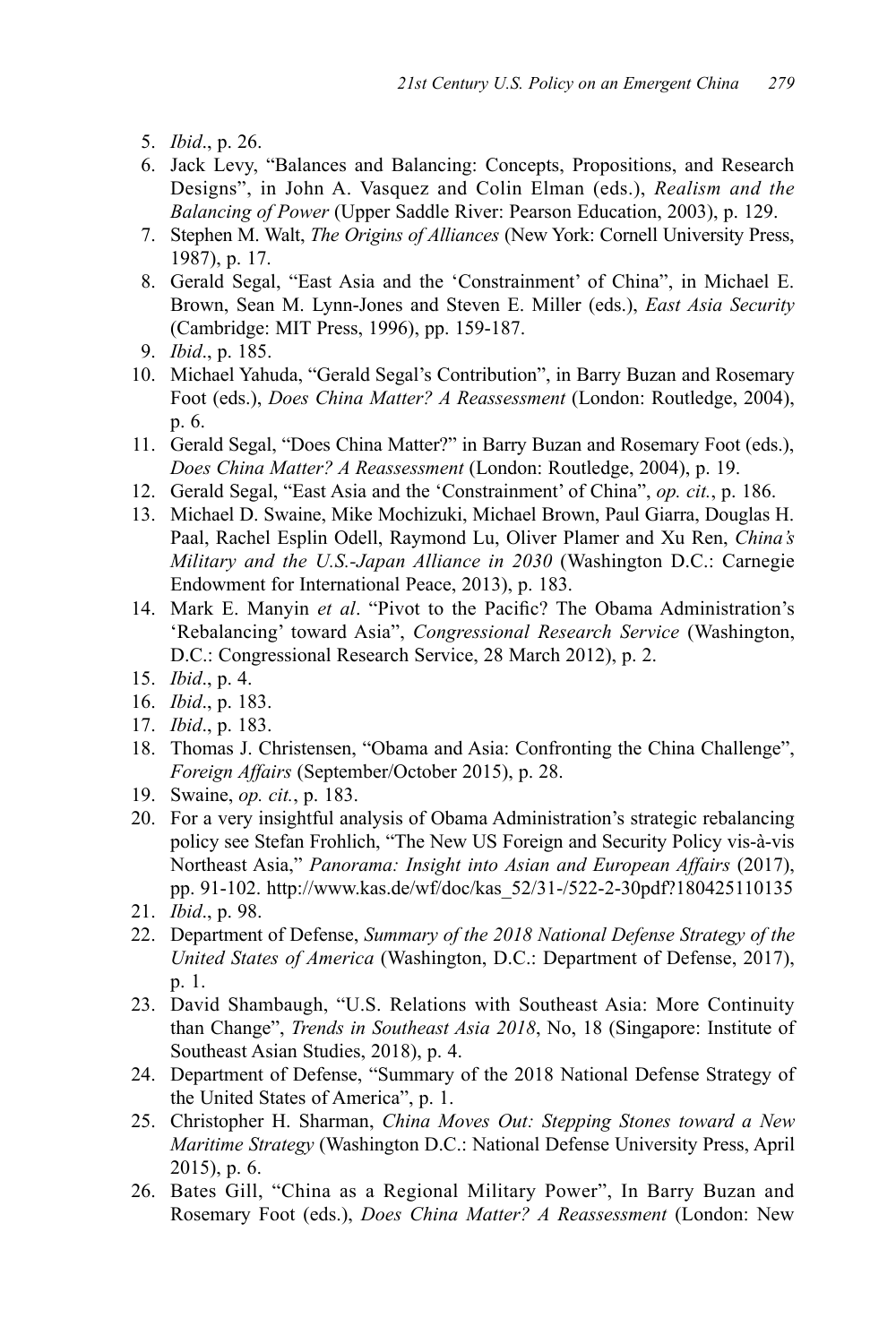York: Routledge, 2004), pp. 124-164 and Robert Ross, "Balance of Power Politics and the Rise of China: Accommodation and Balancing in East Asia", *Chinese Security Policy: Structure, Power and Politics* (London, New York: Routledge, 2009), pp. 87-115.

- 27. Salinas, *op. cit.*, p. 1.
- 28. Ash Carter, "The Rebalancing and Asia-Pacific: Building a Principled Security Network", *Foreign Affairs*, 95, 6 (November/December 2016), p. 68.
- 29. Department of Defense, *Asia-Pacific Maritime Security Strategy* (Washington, DC: Department of Defense, 2015), p. 20.
- 30. *Ibid*., p. 20.
- 31. Carter, *op. cit.*, p. 68.
- 32. Idrees Ali and David Brunnstrom, "The U.S. Navy is Sending More Ships to East Asia amid Rising Tensions with China", *Reuters* (June 14, 2016), p. 1.
- 33. Wyatt Olson, "Initiative Gives 3rd Fleet Greater Autonomy in Western Pacific", *Stars and Stripes* (April 27, 2016), pp. 1-2.
- 34. Ali and Brunnstrom, *op. cit.*, p. 1.
- 35. Department of Defense, *op. cit.*, p. 22.
- 36. Simon, *op. cit.*, p. 772.
- 37. Department of Defense, *op. cit.*, p. 21.
- 38. William T. Tow and Satu Limaye, "What's China Got to do with it? U.S. Alliances, Partnerships in the Asia-Pacific", *Asian Politics and Policy* (January 2016), 8, 1, pp. 12-13.
- 39. Sheldon Simon, "U.S.-Southeast Asia Relations: High Level Attention", *Comparative Connections: A Triannual E-Journal on East Asian Bilateral Relations* (January 2013), 15, 1, p. 2.
- 40. Sheldon Simon, "Obama Passes", *Comparative Connections: A Triannual E-Journal on East Asian Bilateral Relations* (January 2014), 16, 1, p. 2.
- 41. Sheldon Simon, "Diplomatic Gambits", *Comparative Connections: A Triannual E-Journal on East Asian Bilateral Relations* (January 2015), 16, 1.
- 42. William Tow, "U.S.-Southeast Asia Relations in the Age of the Rebalance", *Southeast Asian Affairs* (2016), p. 2. http://0-search.proquest.com.lib1000.dlsu. edu.ph/printview?accountid=28547
- 43. *Ibid.*, p. 2.
- 44. Ralph A. Cossa and Brad Glosserman, " Summits Galore, But (Mostly) Business as Usual", *Comparative Connections; A Triannual E-Journal on East Asian Bilateral Relations* 18, 1 (January 2016), p. 2.
- 45. Tow, *op. cit.*, p. 8.
- 46. Abbey Mansfield Ruby and Cynthia Collins Allner, "Understanding the Trans-Pacific Partnership," *Inside Counsel, Breaking News* (November 17, 2015), p. 1. http://0-search.proquest.com.lib1000.dlsu.edu.ph/docview/1733896348/ fulltext/4CC2E23FE1E54103PQ/15?accountid=28547
- 47. *Ibid*., p. 2.
- 48. Cossa and Glosserman, *op. cit.*, p. 5.
- 49. National Institute of Defense Studies, *NIDS China Security Report 2016: The Expanding Scope of PLA Activities and the PLA Strategy* (Tokyo, Japan: National Institute of Defense Studies, 2016), pp. 10-15.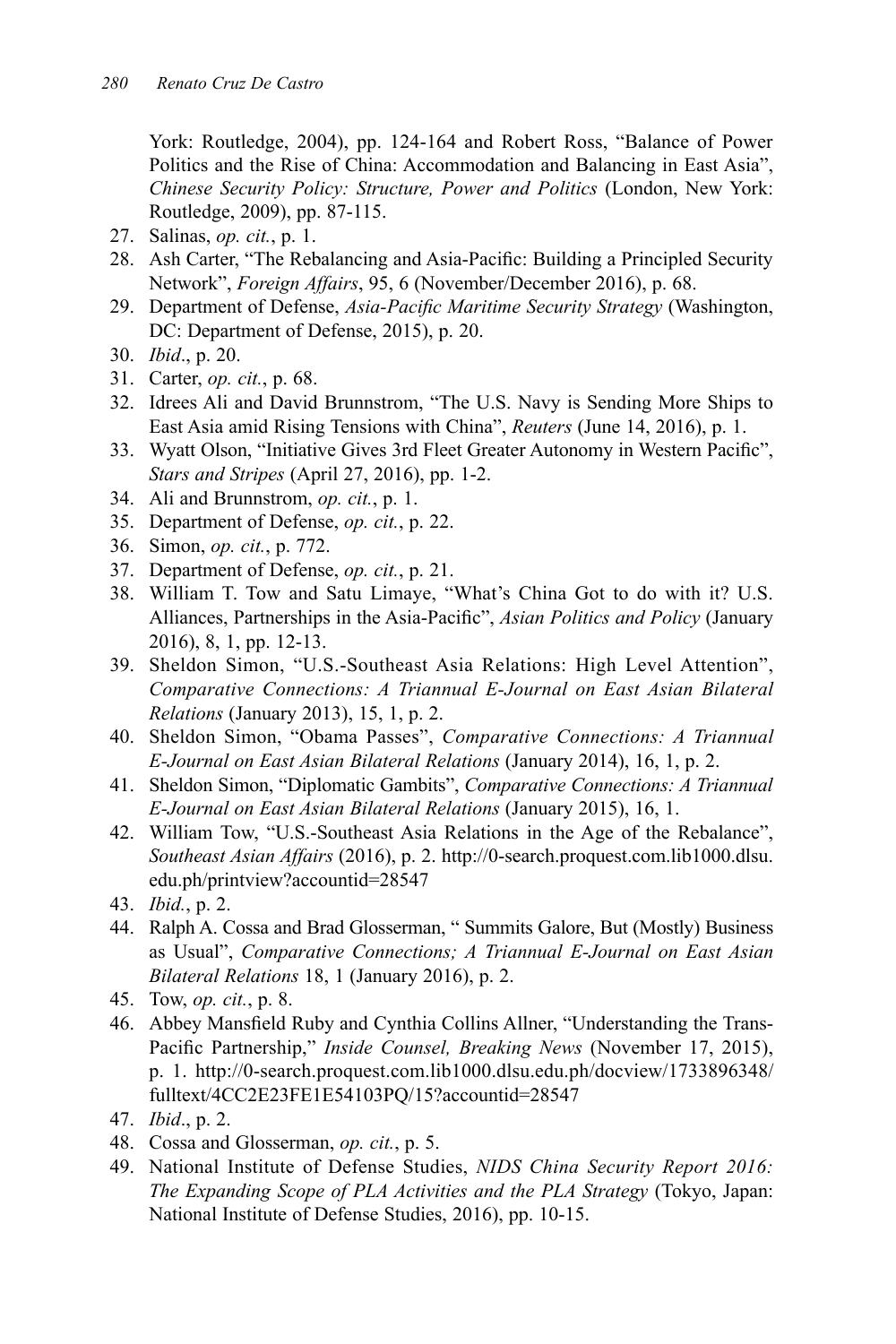- 50. See Robert D. Blackwell and Jennifer M. Harris, *War by Other Means: Geoeconomics and Statecraft* (Massachusetts: Belknap Press, 2016), p. 128.
- 51. *Ibid.*, pp. 129-151.
- 52. The National Institute for Defense Studies, *East Asian Strategic Review 2017*  (Tokyo, Japan: The Japan Times Press, 2017), p. 79.
- 53. *East Asian Strategic Review 2016*, pp. 119-120.
- 54. *East Asian Strategic Review 2017*, p. 77.
- 55. National Institute for Defense Studies, *East Asian Strategic Review 2015*  (Tokyo: The Japan Times, Limited, 2015). p. 112.
- 56. National Institute for Defense Studies, *East Asian Strategy Review 2016*, p. 19.
- 57. National Institute for Defense Studies, *East Asian Strategy Review 2015*, p. 115.
- 58. *Ibid.*, p. 77.
- 59. Graham Allison, *Destined for War: Can America and China Escape the Thucydides Trap?* (Boston, New York: Houghton Mifflin Harcourt, 2017), p. 125.
- 60. Joel Wuthnow, *Chinese Perspectives on Belt and Road Initiative: Strategic Rationales, Risks, and Implications* (Washington, D.C.: National Defense University Press, 2017), p. 27.
- 61. *Ibid.*, p. 12.
- 62. *Ibid.*, p. 18.
- 63. *East Asian Strategic Review 2017*, p. 86.
- 64. *Ibid.*, p. 43.
- 65. *Ibid.*, p. 43.
- 66. Quoted from Julianne Smith, Erik Brattberg, and Rachel Rizzo, *Transatlantic Security Cooperation in the Asia-Pacific: Recommendations for the Next Administration* (Washington, D.C.: Center for New American Security, October 2016), p. 2.
- 67. See Martin S. Indyk, Kenneth G. Lieberthal and Michael E. O'Hanlon, "Scoring Obama's Foreign Policy: A Progressive Pragmatist Tries to Bend History", *Foreign Affairs* (May/June 2012) 91, 3, p. 33.
- 68. James J. Przystup and Phillip C. Saunders, *Asia and the Trump Administration: Challenges, Opportunities, and a Road Ahead* (Washington D.C.: National Defense University Press, June 2017), pp. 12-13.
- 69. Alexander L. Vuving, "South China Sea Strategies: Determining China's Next Move in the Region," *Indo-Asia Pacific Defense Forum*, 41, 3 (2016), p. 27.
- 70. Forum Staff, "Rising Tensions: Chinese Actions in the South China Sea Remain Under Scrutiny", *Indo-Pacific Defense Forum*, 41, 4 (2016), p. 53.
- 71. *Ibid.*, p. 53.
- 72. Vuying, *op. cit.*, p. 27.
- 73. Ralph Cossa and Brad Glosserman, "Continuity (and Anxiety) Continue", *Comparative Connections: A Triannual E-Journal on East Asian Bilateral Relations*, 19, 2 (September 2017), p. 1.
- 74. *Ibid.*, p. 2.
- 75. *Ibid.*, p. 2.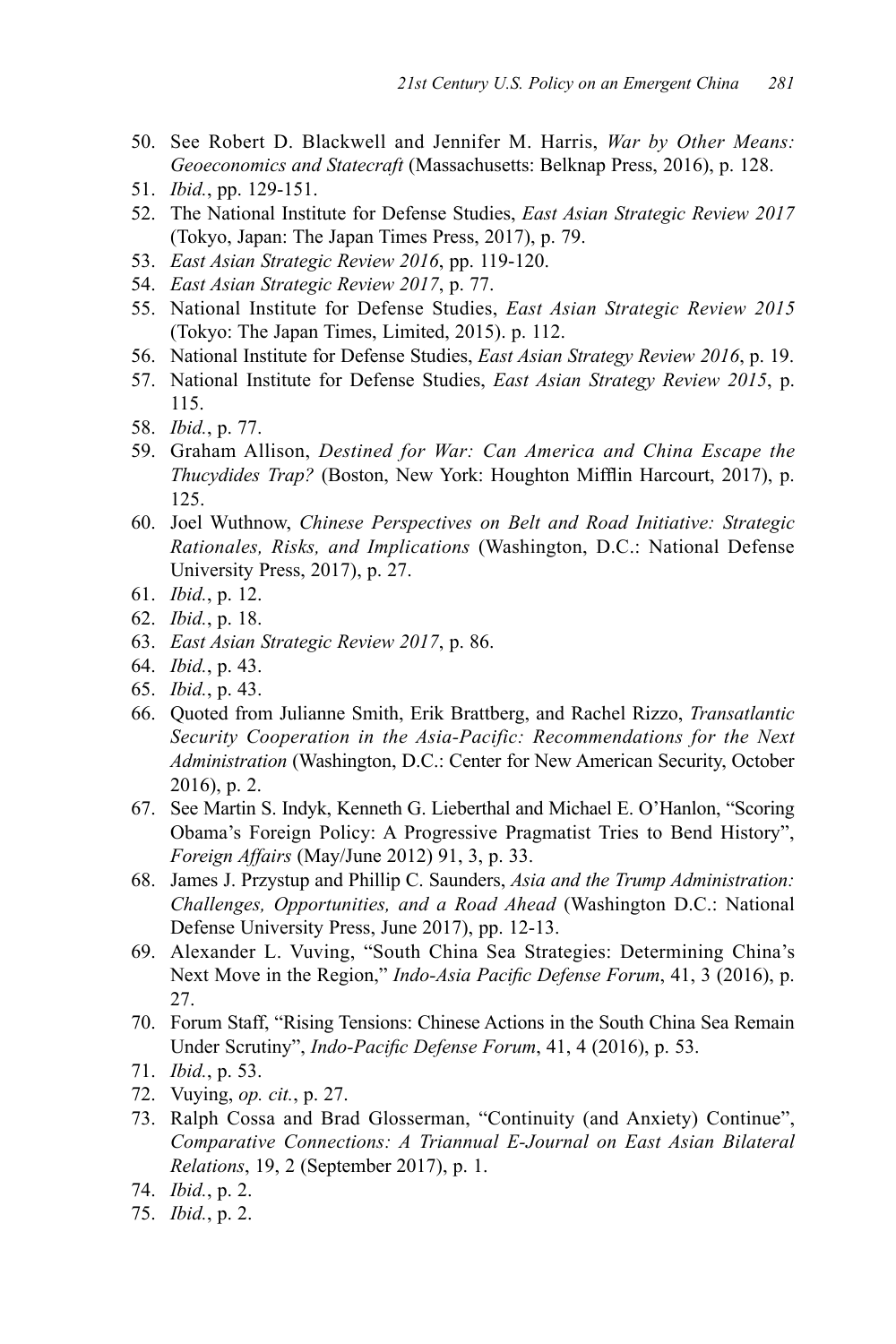- 76. Jim Garamone, "Mattis Lays Out U.S. Strategy in the Asia-Pacific Region", *Department of Defense (DOD) News*, Defense Media Activity (2 June 2017), p. 2.
- 77. *Ibid.*, p. 1.
- 78. Bonnie Glaser and Collin Norkiewicz, "North Korea and Trade Dominate the Agenda", *Comparative Connections: A Triannual E-Journal On East Asian Bilateral Relations*, 19, 2 (September 2017), p. 24.
- 79. Ibid. p. 25.
- 80. Cossa and Glosserman, "Continuity and Continue", p. 2.
- 81. Secretary of Defense Jim Mattis, "Remarks Delivered during the Shangri-La Dialogue", Shangri-La Hotel, Singapore, 3 June 2017. https://dod.defense.gov/ News/Transcripts/Transcript-View/Article/1201780/remarks-by-secretary-mattisat-shangri-la-dialogue/
- 82. *Ibid.*, p. 1.
- 83. *Ibid.*, p. 1.
- 84. Seth Robson, "Pivot to Asia will Remain a Priority for U.S. Military, Experts Say", *TCA Regional News* (22 June 2017), p. 1. https://0-search.proquest. com.lib1000.dlsu.edu.ph/docview/1912405484/fulltext/936B332C094 A4D3FPQ/60?accountid=28547
- 85. Jim Garmone, "Mattis Lays Out U.S. Strategy in Asia-Pacific Region", *U.S. Department of Defense Information* (2 June 2017), p. 1. https://0-search. proquest.com.lib1000.dlsu.edu.ph/docview/1905583390/fulltext/76637D24A5 A6478BPQ/852?accountid=28547
- 86. *Ibid.*, p. 1.
- 87. Jim Garamone, "U.S. Asia-Pacific Presence "Healthy, Robust, Valuable," Dunford Says", *Department of Defense News (DOD) News*, *Defense Media Activity* (4 June 2017), p. 1.
- 88. *Ibid.*, p. 1.
- 89. *Ibid.*, p. 24.
- 90. Przystuo and Saunders, *op. cit.*, p. 20.
- 91. Sugio Takahashi, "U.S. Policy toward China", *National Institute of Defense Studies Security Report 2018* (Tokyo: Japan Times, 2018), p. 34.
- 92. Bryan McGrath, "The National Security Strategy's Implications for Sea-power", *Texas National Security Review* (21 December 2017), p. 2.
- 93. *Ibid.*, p. 2.
- 94. *Ibid.*, p. 2.
- 95. Department of Defense, "*Summary of the 2018 National Defense Strategy…*" p. 9.
- 96. *Ibid.*, p. 9.
- 97. *Ibid.*, p. 9.
- 98. See Ian Storey, "The Trump Administration's 2017 National Security Strategy and 2018 National Defense Strategy: Implications for Southeast Asia", *Perspective* (21 February 2018), 9, p. 3 and National Institute for Defense Studies, *NIDS China Security Report 2018* (Tokyo, Japan: The Japan Times, 2018), p. 33.
- 99. *Ibid.*, p. 3.